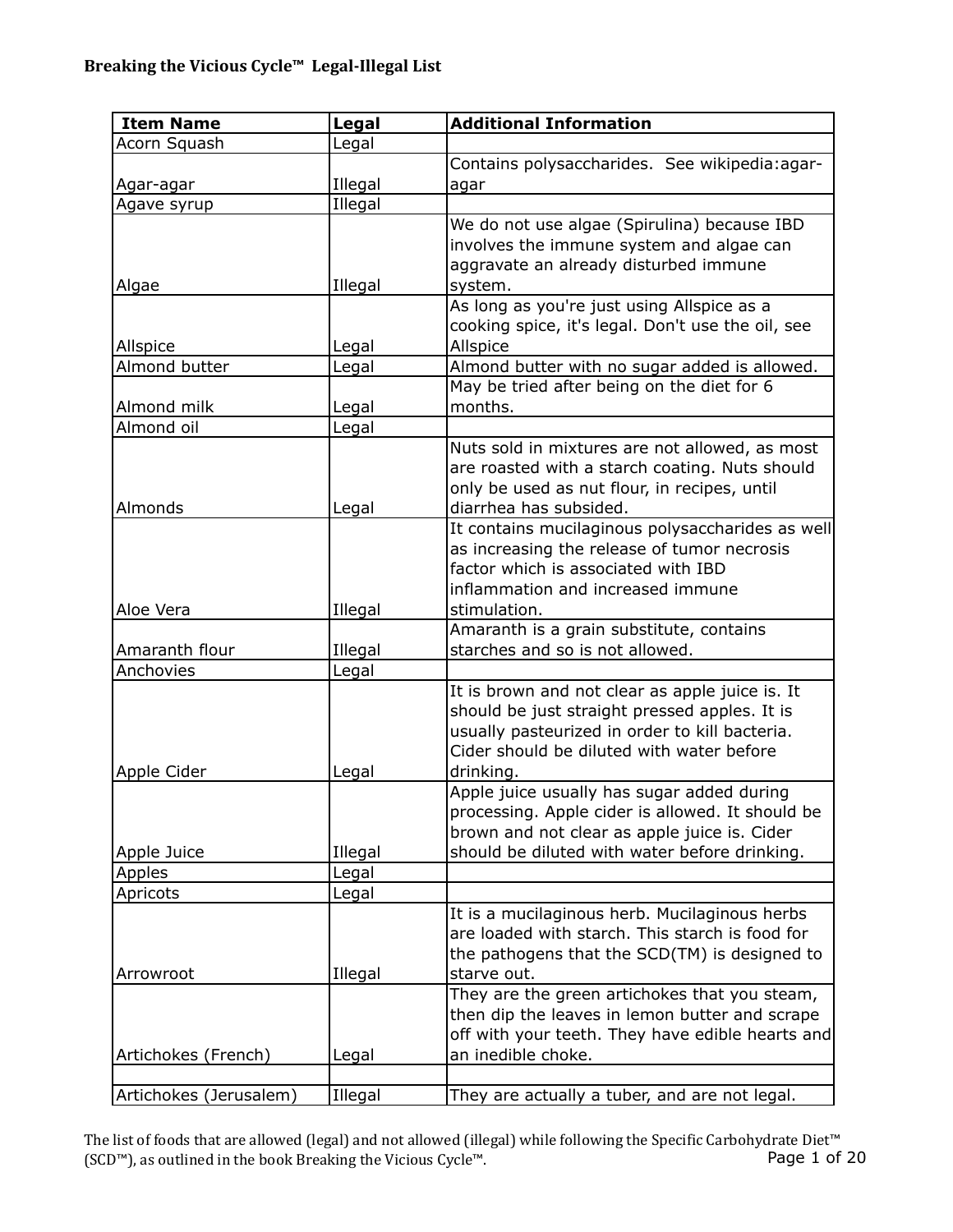| Ascorbic acid    | Legal   | Should be nothing but Vitamin C.                                                         |
|------------------|---------|------------------------------------------------------------------------------------------|
| Asiago cheese    | Legal   | May be used occasionally.                                                                |
|                  |         | Fresh or frozen is allowed. Canned vegetables                                            |
| Asparagus        | Legal   | are not allowed.                                                                         |
|                  |         | When symptom free, one aspartame sweetened                                               |
|                  |         | soft drink per week is allowed - Elaine. But see                                         |
| Aspartame        | Legal   | Aspartame in Knowledge Base.                                                             |
| Aspartic acid    | Legal   |                                                                                          |
| Astragalus       | Illegal | contains polysaccharides                                                                 |
|                  |         | Good for mayonaise and salad dressings but                                               |
| Avocado oil      | Legal   | might not withstand heat very well                                                       |
| Avocadoes        | Legal   |                                                                                          |
|                  |         | Smoked bacon that has been fried very crisply                                            |
|                  |         | is allowed once per week. There are sugar-free                                           |
|                  |         | bacons available and if you are able to find a                                           |
|                  |         | source of sugar-free bacon, you do not have to                                           |
|                  |         | limit your consumption to once per week.                                                 |
|                  |         | Usually the low sodium varieties do not contain                                          |
| Bacon            | Legal   | sugar but check the labels carefully.                                                    |
|                  |         | Saccharamyces cerevisae is baker's yeast and is                                          |
| Baker's yeast    | Illegal | illegal.                                                                                 |
|                  |         | Has starch as an ingredient, (usually corn                                               |
| Baking powder    | Illegal | starch) and other illegals to make it rise better.                                       |
| Baking soda      | Legal   |                                                                                          |
|                  |         |                                                                                          |
|                  |         | It's not that balsamic vinegar is illegal, it's that                                     |
|                  |         | what you can get in the store isn't really                                               |
|                  |         | balsamic vinegar and most have sugar added to                                            |
|                  |         | them so Elaine doesn't allow it. You can make                                            |
| Balsamic vinegar | Illegal | your own legal substitute though see scdrecipe                                           |
| <b>Bananas</b>   | Legal   | They must be ripe with black spots on the skin.                                          |
|                  |         | Bark tea (Pau d'Arco) contains steroidal<br>saponins and is both an immune booster and a |
| Bark tea         | Illegal | laxative.                                                                                |
| <b>Barley</b>    | Illegal |                                                                                          |
| Basil            | Legal   |                                                                                          |
| Bay Leaf         | Legal   |                                                                                          |
|                  |         | Do not use ready made flours made from beans                                             |
|                  |         | or lentils as they probably weren't soaked prior                                         |
| Bean flour       | Illegal | to grinding to bean flour -                                                              |
| Bean sprouts     | Illegal |                                                                                          |
|                  |         | Pollen is irritating to a damaged gut. Clear,                                            |
|                  |         | pure, pasteurized honey is okay. Cloudy honey                                            |
|                  |         | (still containing the pollen) should be avoided. -                                       |
| Bee Pollen       | Illegal | Sheila                                                                                   |
|                  |         | Fresh and frozen are allowed as long as nothing                                          |
|                  |         | has been added during processing; check the                                              |
| <b>Beef</b>      | Legal   | labels carefully.                                                                        |

The list of foods that are allowed (legal) and not allowed (illegal) while following the Specific Carbohydrate Diet™ (SCD™), as outlined in the book Breaking the Vicious Cycle™. Page 2 of 20 (SCD™), as outlined in the book Breaking the Vicious Cycle™.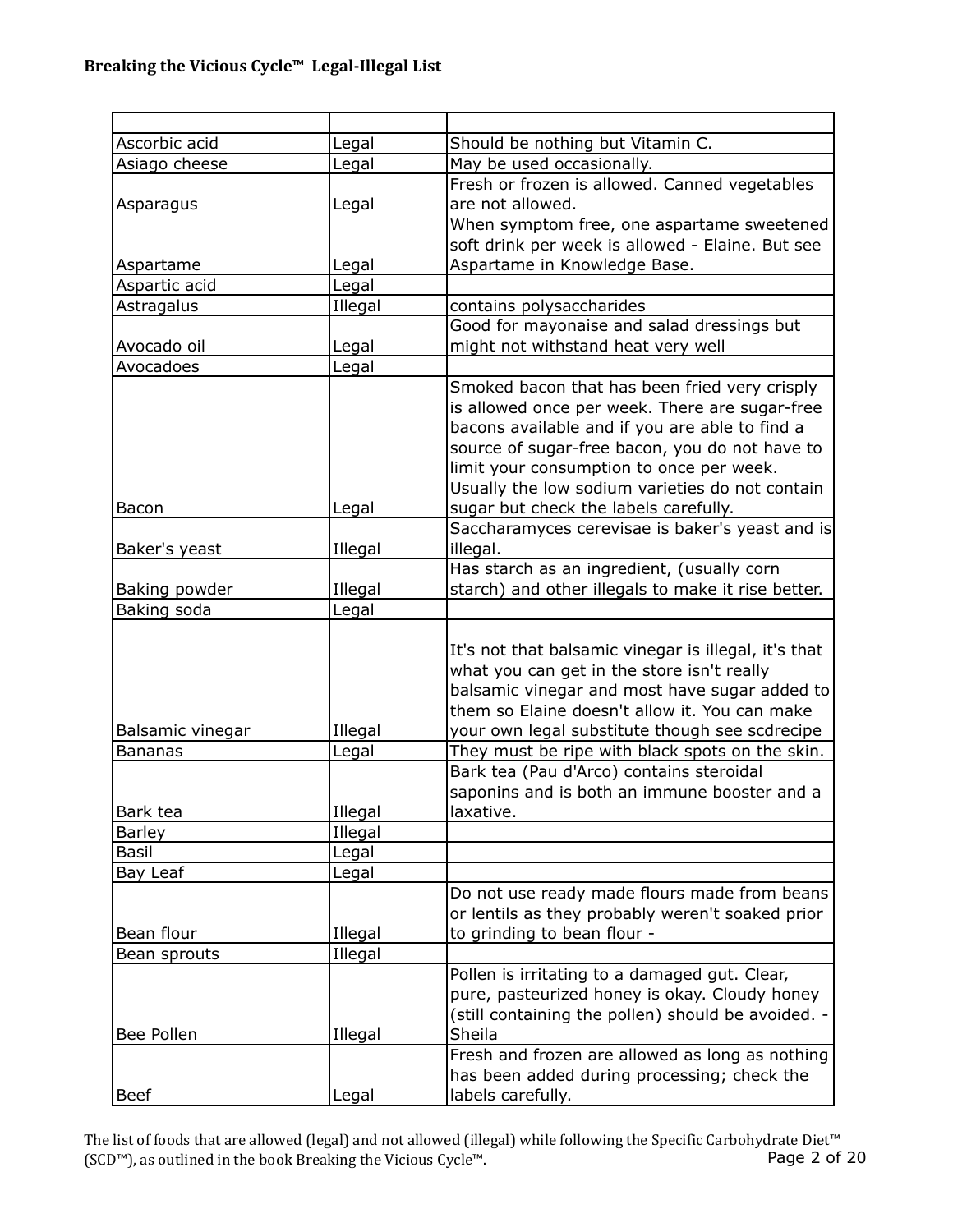| Beer                    | Illegal        |                                                  |
|-------------------------|----------------|--------------------------------------------------|
| <b>Beets</b>            | Legal          |                                                  |
| <b>Berries</b>          | Legal          | Berries of all kinds are legal.                  |
|                         |                | No okra (bhindi) or drumsticks, since they are a |
| <b>Bhindi</b>           | Illegal        | mucilaginous food, they are illegal.             |
| <b>Bitter Gourd</b>     | Illegal        |                                                  |
|                         |                | May be tried when symptom free. Dried            |
|                         |                | legumes must be prepared according to the        |
|                         |                | instructions in the book, Breaking the Vicious   |
| <b>Black beans</b>      | Legal          | Cycle.'                                          |
| Black eye beans         | Illegal        |                                                  |
| Black radish            | Legal          | It is very fibrous, so go slowly and be careful. |
| Blue cheese             | Legal          | May be used occasionally.                        |
|                         |                | Bok Choy is much like cabbage and is legal but   |
|                         |                | you should not use a member of the cabbage       |
|                         |                | family until you are well on your way to getting |
|                         |                | better. In other words, do not use if you still  |
| <b>Bok Choy</b>         | Legal          | have diarrhea and gas.                           |
| Bologna                 | Illegal        |                                                  |
|                         |                | Bouillon cubes and instant soup bases are not    |
| Bouillon cubes          | Illegal        | permitted.                                       |
| Bourbon                 | Legal          | Only have it occasionally.                       |
| <b>Brandy</b>           | Illegal        |                                                  |
|                         |                | Nuts sold in mixtures are not allowed, as most   |
| Brazil nuts             | Legal          | are roasted with a starch coating.               |
| <b>Brick cheese</b>     | Legal          | May be used freely.                              |
| Brie cheese             | Legal          | May be used occasionally.                        |
| <b>Broccoli</b>         | Legal          |                                                  |
| <b>Brussell sprouts</b> | Legal          |                                                  |
| <b>Buckwheat</b>        | Illegal        |                                                  |
| <b>Bulgur</b>           | Illegal        |                                                  |
| Burdock root            | Illegal        | It contains inulin (FOS) and mucilage.           |
| <b>Butter</b>           | Legal          |                                                  |
| <b>Butter beans</b>     | Illegal        |                                                  |
| <b>Buttermilk</b>       | <b>Illegal</b> |                                                  |
| Butternut squash        | Legal          |                                                  |
|                         |                | You should not use a member of the cabbage       |
|                         |                | family until you are well on your way to getting |
|                         |                | better. In other words, do not use if you still  |
| Cabbage                 | Legal          | have diarrhea and gas.                           |
| Camembert cheese        | Legal          | May be used occasionally.                        |
| Canellini beans         | Illegal        |                                                  |
|                         |                | Canned in oil or water is acceptable but check   |
|                         |                | the labels carefully. Do not buy products        |
|                         |                | containing "broth". Usually, the low sodium      |
| Canned fish             | Legal          | varieties do not contain "broth".                |
| Canned fruits           | Illegal        | Fruits canned in their own juice are allowed.    |
|                         |                | There are no canned vegetables permitted, they   |
| Canned vegetables       | Illegal        | must either be fresh or frozen.                  |

The list of foods that are allowed (legal) and not allowed (illegal) while following the Specific Carbohydrate Diet™ (SCD™), as outlined in the book Breaking the Vicious Cycle™. Page 3 of 20 (SCD™), as outlined in the book Breaking the Vicious Cycle™.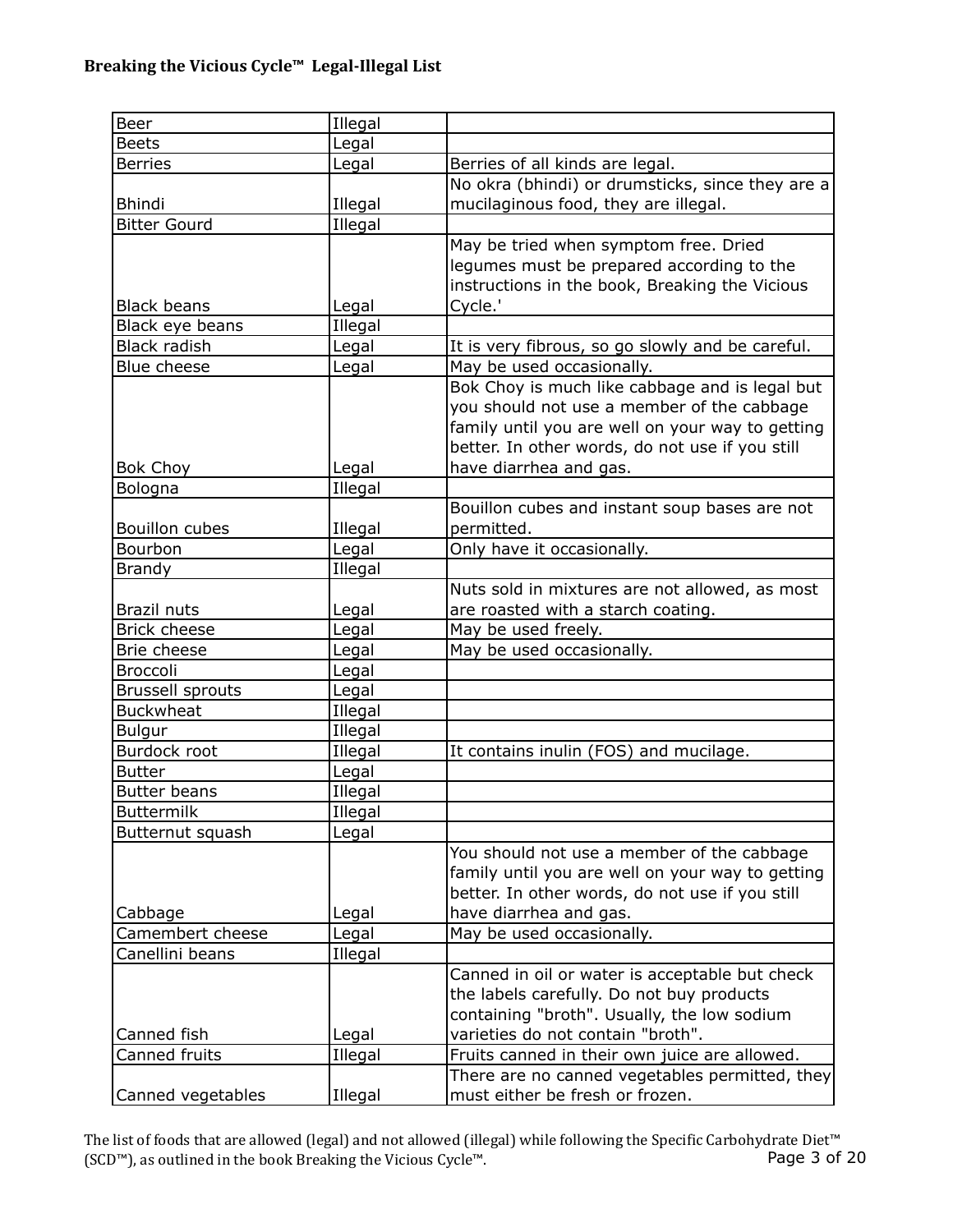| Canola oil                       | Legal   | Legal, but not recommended.                       |
|----------------------------------|---------|---------------------------------------------------|
| Cantaloupe                       | Legal   |                                                   |
| Capers                           | Legal   |                                                   |
| Carob                            | Illegal |                                                   |
|                                  |         | Carrageenan is seaweed and high in                |
| Carrageenan                      | Illegal | polysaccharides, therefore illegal.               |
| Carrots                          | Legal   |                                                   |
|                                  |         | Nuts sold in mixtures are not allowed, as most    |
| Cashews                          | Legal   | are roasted with a starch coating.                |
|                                  |         | Cauliflower is sometimes hard to digest and       |
|                                  |         | should be tried cautiously after some progress    |
| Cauliflower                      | Legal   | has been made on the diet.                        |
|                                  |         | However, you should go slow and be careful. It    |
|                                  |         | is very fibrous, even if it doesn't seem so when  |
| Celeriac / celery root           | Legal   | you steam it and mash it.                         |
| Celery                           | Legal   |                                                   |
|                                  |         | Cellulose in your supplements is okay and         |
| Cellulose (in supplements) Legal |         | virtually impossible to avoid.                    |
| Cellulose Gum                    | Illegal |                                                   |
|                                  |         | However for a hot cereal see SCDrecipe Hot        |
| Cereals                          | Illegal | cereal                                            |
|                                  |         | Chard (red, green, rainbow and swiss). Chard is   |
|                                  |         | similar to spinach/celery so it is legal. It also |
|                                  |         | reminds me a bit of the cabbage family so use     |
| Chard                            | Legal   | with caution if gas is still a problem - Elaine   |
| Cheddar cheese                   | Legal   | May be used freely.                               |
|                                  |         |                                                   |
|                                  |         | If a cheese is not a processed cheese             |
|                                  |         | (manufactured) but is a cheese that has had a     |
|                                  |         | bacterial culture involved with its production    |
| Cheese                           | Legal   | and is aged at least 30 days. Elaine says its OK. |
| Cherimoya                        | Legal   | Also known as custard apple or sharifa.           |
| Cherries                         | Legal   |                                                   |
| Chestnut flour                   | Illegal |                                                   |
|                                  |         | May be tried when symptom free. However, if       |
|                                  |         | you buy dried chestnuts, soak them and cook       |
| Chestnuts                        | Legal   | them until soft.                                  |
|                                  |         | Chevre is illegal, but you can make a close       |
|                                  |         | approximation by dripping goat milk yogurt.       |
|                                  |         | Directions can be found at                        |
|                                  |         | http://uclbs.org/recipes/dairy/suegoatcheese.p    |
| Chevre                           | Illegal | hp                                                |
|                                  |         | Contains things like aspartame, maple or date     |
|                                  |         | sugar and other sugar substitutes which are       |
|                                  |         |                                                   |
| Chewing gum                      | Illegal | illegal.                                          |
| Chick peas                       | Illegal |                                                   |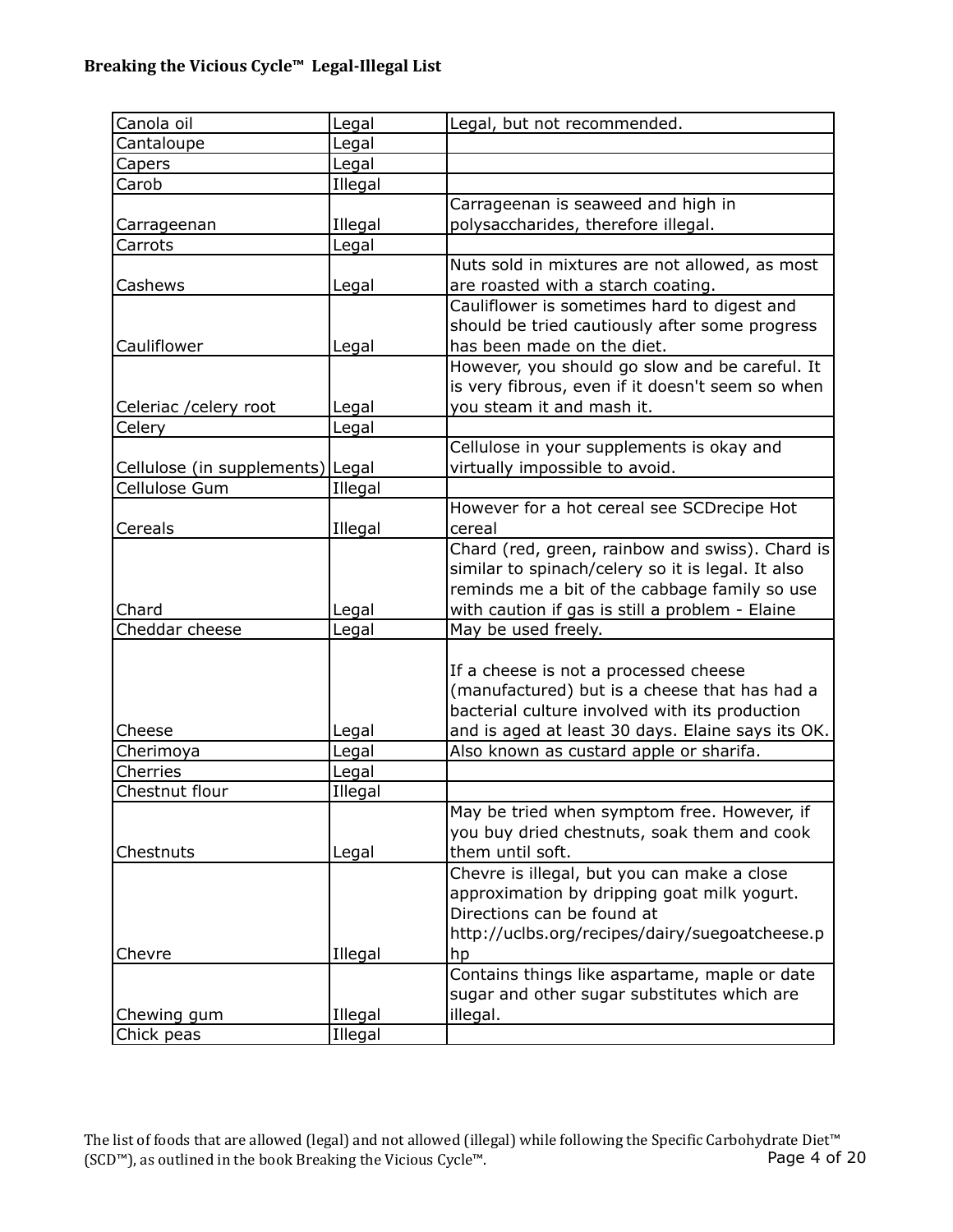| Cream cheese            | Illegal        |                                                                                                |
|-------------------------|----------------|------------------------------------------------------------------------------------------------|
| Cream                   | Illegal        | the less lactose it has.                                                                       |
|                         |                | lactose than milk and the more fat it contains                                                 |
|                         |                | used up in the fermentation. Cream has less                                                    |
|                         |                | SCD(TM)24hr yoghurt as the lactsose will be                                                    |
|                         |                | It is illegal as it contains lactose. Cream can be<br>added to milk and then fermented to make |
| Cranberry juice         | Legal          | cider instead of water.                                                                        |
|                         |                | saccharine or honey or dilute it with legal apple                                              |
|                         |                | juice it is very tart, you may sweeten it with                                                 |
|                         |                | before drinking. Since this is pure cranberry                                                  |
|                         |                | stores. Juice should be diluted with water                                                     |
|                         |                | added. It can be found in most health food                                                     |
|                         |                | has been checked out and does not have sugar                                                   |
|                         |                | We use Knudsen's Just Cranberry juice, as it                                                   |
| Courgette               | Legal          | Also known as zucchini                                                                         |
| Cottage cheese          | Illegal        |                                                                                                |
| Cornstarch              | Illegal        |                                                                                                |
| Corn syrup              | Illegal        |                                                                                                |
| Corn oil                | Legal          |                                                                                                |
| Corn                    | Illegal        |                                                                                                |
| Cordials                | Illegal        |                                                                                                |
| Collard greens          | Legal          | Of the cabbage family, introduce late in the diet                                              |
|                         |                |                                                                                                |
| Colby cheese            | Legal          | May be used freely.                                                                            |
| Coffee (instant)        | Illegal        |                                                                                                |
| Coffee                  | Legal          | coffee is not allowed.                                                                         |
|                         |                | Coffee should be made very weak. Instant                                                       |
| Coconut oil             | Legal          | Withstands heat well, good for frying/cooking,                                                 |
| Coconut milk            | Legal          | months.                                                                                        |
|                         |                | May be tried after being on the diet for 6                                                     |
| Coconut                 | Legal          | coconut flour are all legal.                                                                   |
|                         |                | Fresh or unsweetened, shredded coconut and                                                     |
| Cocoa powder            | Illegal        | worried about.                                                                                 |
|                         |                | and this still goes, it isn't just the sugar he was                                            |
|                         |                | Dr. Haas advised not to use cocoa or chocolate                                                 |
| Club soda               | Legal<br>Legal | Citric acid as an additive is OK                                                               |
| Cinnamon<br>Citric Acid | Legal          |                                                                                                |
| Cilantro                | Legal          |                                                                                                |
| Chocolate               | Illegal        | worried about.                                                                                 |
|                         |                | and this still goes, it isn't just the sugar he was                                            |
|                         |                | Dr. Haas advised not to use cocoa or chocolate                                                 |
| Chlorella               | Illegal        | It is a blue-green algae similar to spirulina                                                  |
| Chickory root           | Illegal        | fructooligosaccharides. - Elaine                                                               |
|                         |                | contains large amounts of                                                                      |
|                         |                | coffee beans. I have since learned that it                                                     |
|                         |                | suggested that it might be used instead of                                                     |
|                         |                | Chickory root is not legal. In my first book, I                                                |
|                         |                |                                                                                                |

The list of foods that are allowed (legal) and not allowed (illegal) while following the Specific Carbohydrate Diet™ (SCD™), as outlined in the book Breaking the Vicious Cycle™. Page 5 of 20 (SCD™), as outlined in the book Breaking the Vicious Cycle™.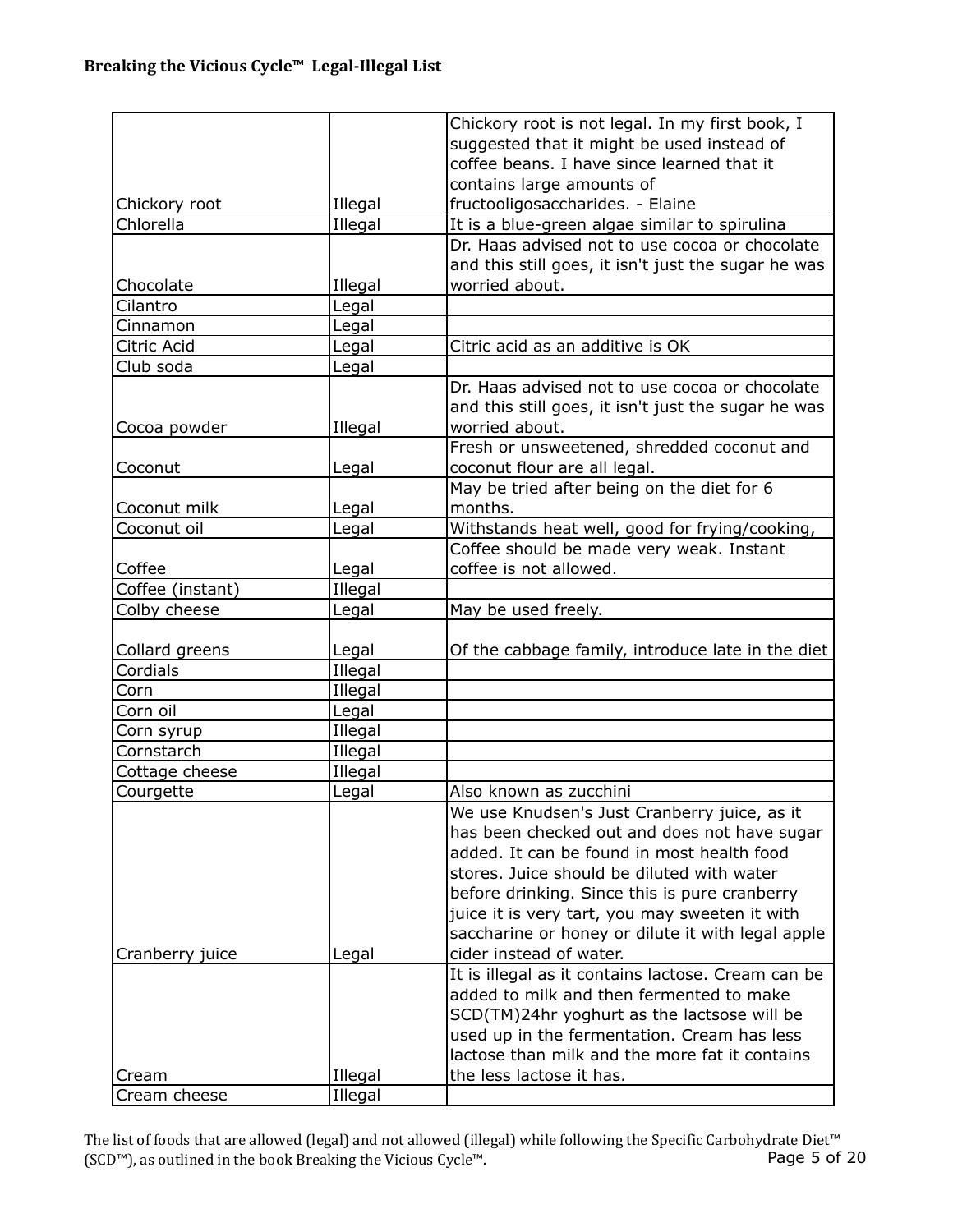| Cream of Tartar               | Illegal |                                                        |
|-------------------------------|---------|--------------------------------------------------------|
| Croscomellose sodium          | Illegal |                                                        |
| Cucumbers                     | Legal   |                                                        |
| Custard apple                 | Legal   | Also known as sharifa or cherimoya                     |
|                               |         | It is actually a better alternative than               |
|                               |         | saccharine, if you can get it, because it has no       |
|                               |         | aftertaste. But it's almost impossible to find by      |
| Cyclamate                     | Legal   | itself, and certainly not available in NA.             |
|                               |         | May be tried after being on the diet for quite         |
|                               |         | sometime and symptom free but it is not                |
| Date sugar                    | Illegal | recommended.                                           |
|                               |         | Medjool and California dates are allowed. They         |
| Dates                         | Legal   | must be loose and not have anything added.             |
|                               |         | Decaffeinated products are not legal since the         |
|                               |         | manufacturing process may introduce                    |
| <b>Decaffeinated Products</b> | Illegal | questionable ingredients or reactions                  |
|                               |         | The problem with the dextrose and fructose             |
|                               |         | which is being sold as a granulated form as well       |
|                               |         | as the dextrose contained in commercial                |
|                               |         | products is that it is not pure dextrose which         |
| Dextrose (contained in        |         | should be the same as the single sugar glucose         |
| commercial products)          | Illegal | found in fruits and honey.                             |
| Dried milk solids             | Illegal |                                                        |
|                               |         | No okra (bhindi) or drumsticks. Since they are         |
| <b>Drumsticks</b>             | Illegal | a mucilaginous food, they are illegal.                 |
| Dry Curd Cottage Cheese       |         |                                                        |
| (DCCC)                        | Legal   | <b>DCCC</b> sources                                    |
| Durum Flour                   | Illegal | Its a type wheat grain flour                           |
|                               |         | Especially if it is in Alcohol, but even it is in pill |
|                               |         | form with a bit of lactose. It can be very helpful     |
| Echinacea                     | Legal   | if a cold or flu is coming on.                         |
| Edam cheese                   | Legal   | May be used occasionally.                              |
| Eggplant                      | Legal   |                                                        |
| <u>Eggs</u>                   | Legal   |                                                        |
|                               |         | Has many Illegal ingredients, Brown Rice Bran,         |
| <b>EMPower</b>                | Illegal | FOS, Bifidus, flax seed                                |
| Ethanol                       | Legal   | Ethanol is alcohol - the kind in gin, etc.             |
| Evaporated cane juice         | Illegal | Fancy name for sugar                                   |
| Ezekiel Bread                 | Illegal | Sprouted grain breads are illegal.                     |
| Faba beans                    | Illegal |                                                        |
| Fenugreek                     | Illegal |                                                        |
|                               |         | Feta may be used after about 6 months of               |
| Feta Cheese                   | Illegal | improvement. But used only in small amounts.           |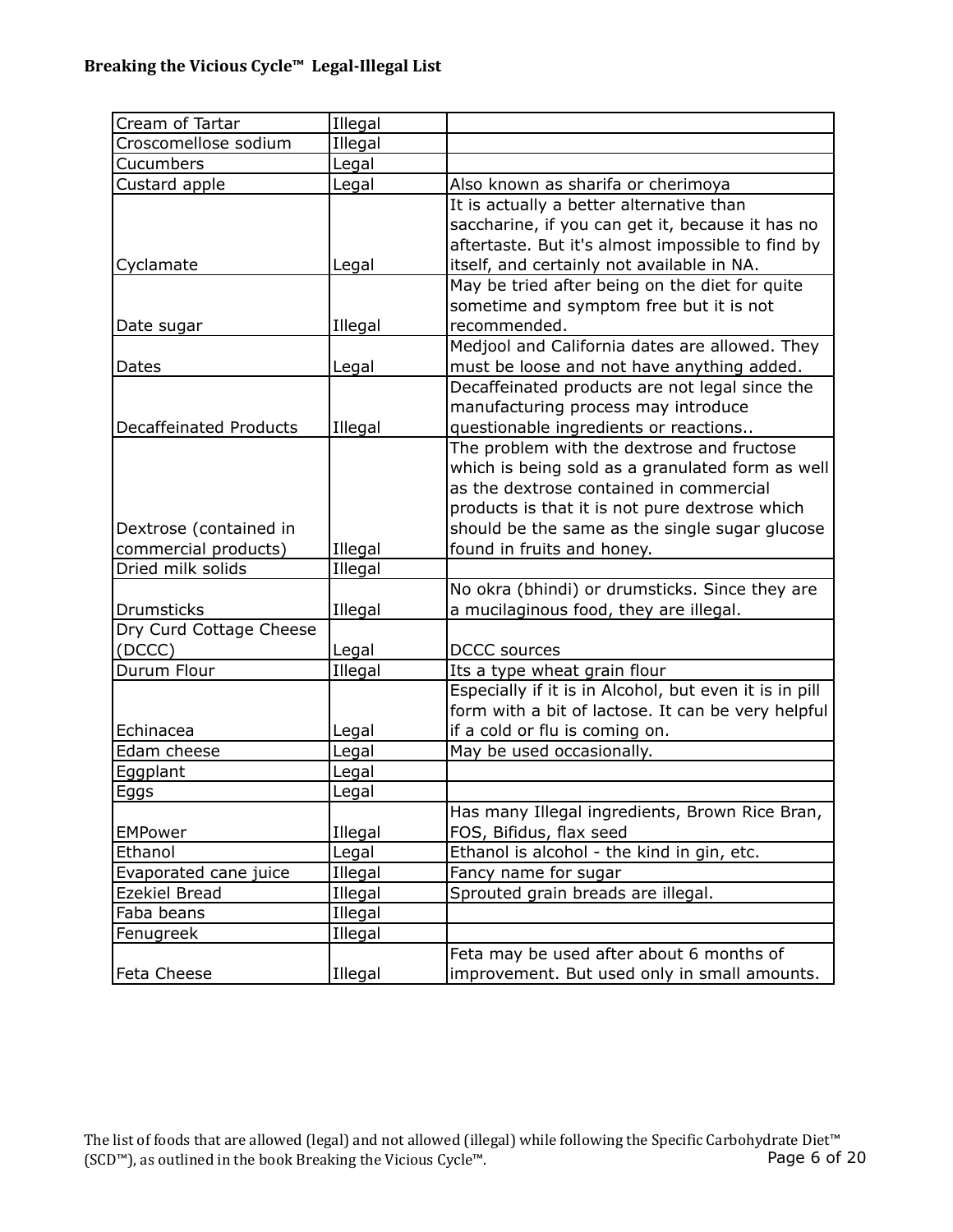|                       |         | Figs unpolluted by chemicals or additives are     |
|-----------------------|---------|---------------------------------------------------|
|                       |         | fine, however I find them, especially in dried    |
|                       |         | form; to be a laxative. They also contain         |
|                       |         | hundreds of tiny hard seeds which can be hard     |
|                       |         | on the intestines. I'm still unable to tolerate   |
|                       |         | them after almost a year on the SCD. If I were    |
|                       |         | you I'd leave figs until you've been symptom      |
| Figs                  | Legal   | free for at least a while. - Rob B                |
|                       |         | Nuts sold in mixtures are not allowed, as most    |
|                       |         | are roasted with a starch coating. Nuts should    |
|                       |         | only be used as nut flour, in recipes, until      |
| Filberts (hazelnuts)  | Legal   | diarrhea has subsided.                            |
|                       |         | Fresh and frozen are allowed as long as nothing   |
|                       |         | has been added during processing; check the       |
| Fish                  | Legal   | labels carefully.                                 |
|                       |         | See Flax seed and flax seed oil within the        |
| Flax seed             | Illegal | Knowledge Base section.                           |
|                       |         | See Flax seed and flax seed oil within the        |
| Flax seed oil         | Legal   | Knowledge Base section                            |
| Flour                 | Illegal |                                                   |
|                       |         | Also known as fructooligosaccharides. See, FOS    |
| <b>FOS</b>            | Illegal | in the Knowledge Base section/.                   |
|                       |         | All types including turkey, chicken, duck, goose, |
| Fowl                  |         | pheasant, pigeon etc                              |
|                       | Legal   |                                                   |
|                       |         |                                                   |
|                       |         | If orange juice is just frozen and has no         |
|                       |         | additives then it is legal, however frozen orange |
|                       |         | juice is normally concentrated before freezing    |
| Frozen Orange Juice   |         | and the process to concentrate it makes it        |
| (concentrated)        | Illegal | illegal see frozen orange juice processing        |
| Fructose (granulated) | Illegal |                                                   |
| Fruits (canned)       | Legal   | Fruits canned in their own juice are allowed.     |
| Garbanzo beans        | Illegal |                                                   |
|                       |         |                                                   |
|                       |         | Made from two types of beans, Garbanzo beans      |
| Garfava flour         | Illegal | and Fava beans, neither are SCD(TM)legal.         |
|                       |         | Use fresh garlic; garlic powders have starch      |
|                       |         | added as anti-caking agents. You may also         |
|                       |         | make your own garlic powder from fresh garlic     |
| Garlic                | Legal   | by dehydrating it and grinding it yourself.       |
|                       |         | It is a denatured protein that has lost its       |
|                       |         | tertiary structure although it is not the best    |
| Gelatin (unflavored)  | Legal   | protein.                                          |
| Ghee                  | Legal   | It's clarified butter                             |
| Gin                   | Legal   | Only have it occasionally.                        |
| Ginger                | Legal   |                                                   |
| Gjetost cheese        | Illegal |                                                   |
|                       |         | Contains granulated glucose is known to           |
| Glucose candy         | Illegal | contains other sugars in addition to glucose.     |

The list of foods that are allowed (legal) and not allowed (illegal) while following the Specific Carbohydrate Diet™ (SCD™), as outlined in the book Breaking the Vicious Cycle™. Page 7 of 20 (SCD™), as outlined in the book Breaking the Vicious Cycle™.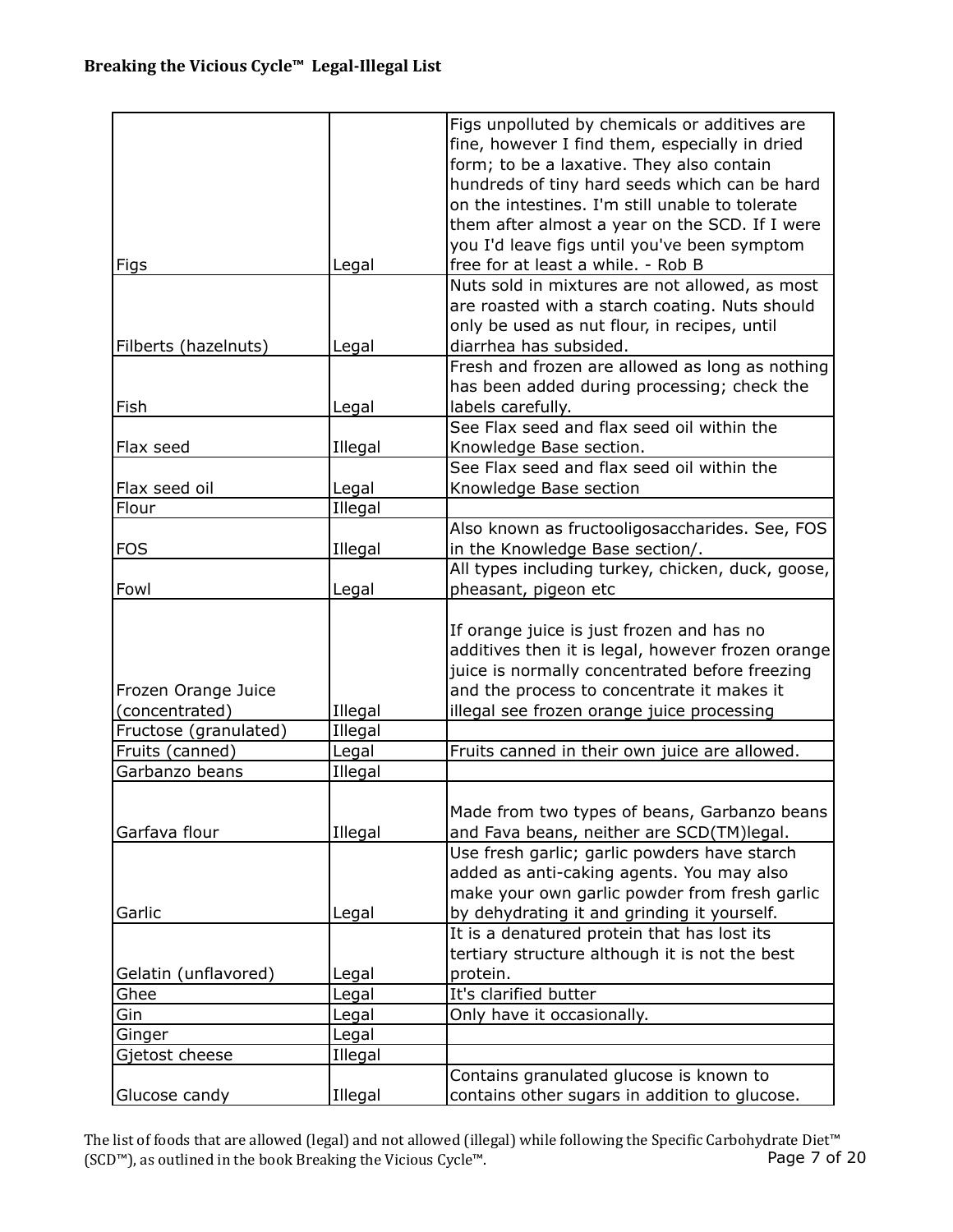|                         |         | Since glycerin is not a sugar to begin with, the     |
|-------------------------|---------|------------------------------------------------------|
|                         |         | "ol" at the end does not make it a sugar             |
|                         |         |                                                      |
|                         |         | alcohol. Glycerin is considered to belong to the     |
| Glycerin                | Legal   | fat family. So does glycerol.                        |
|                         |         | Since glycerin is not a sugar to begin with, the     |
|                         |         | "ol" at the end does not make it a sugar             |
|                         |         | alcohol. Glycerin is considered to belong to the     |
| Glycerol                | Legal   | fat family. So does glycerol.                        |
|                         |         | It is a Protein powders that contains                |
|                         |         | Bifidobacteria Bifidum. Protein Powders are a        |
|                         |         | bad idea in any case as they're generally            |
|                         |         | oxidized cholesterol - damaged by heat. -            |
| Goatein                 | Illegal | Deborah                                              |
| Gorgonzola cheese       | Legal   | May be used occasionally.                            |
| Gouda cheese            | Legal   | May be used occasionally.                            |
|                         |         | It is known to contains other sugars in addition     |
| Granulated glucose      | Illegal | to glucose.                                          |
|                         |         | White or dark grape juice is allowed. We use         |
|                         |         | Welch's bottled grape juice, as it has been          |
|                         |         | checked out and does not have sugar added.           |
|                         |         | Avoid frozen grape juice, it usually has sugar       |
|                         |         | added. Juice should be diluted with water            |
| Grape juice             | Legal   | before drinking.                                     |
| Grapefruit              | Legal   |                                                      |
|                         |         | Only legal if fresh. Frozen, or canned grapefruit    |
|                         |         | juice is not allowed. Juice should be diluted with   |
|                         |         |                                                      |
| Grapefruit juice        | Illegal | water before drinking.                               |
| Grapes                  | Legal   |                                                      |
| Grapeseed oil           | Legal   |                                                      |
| Green tea               | Legal   | Limited to 2 cups per day.                           |
| Gruyere cheese          | Legal   |                                                      |
| Guar Gum                | Illegal |                                                      |
| Gums                    | Illegal | All gums are illegal.                                |
|                         |         | Only if cured with salt, it is illegal if cured with |
| Ham                     | Legal   | sugar dextrose etc see Ham                           |
|                         |         | These are legal and are the same as navy             |
|                         |         | beans. Dried legumes must be prepared                |
|                         |         | according to the instructions in the book,           |
| Haricot beans           | Legal   | Breaking the Vicious Cycle.                          |
| Havarti cheese          | Legal   | May be used freely.                                  |
|                         |         | Nuts sold in mixtures are not allowed, as most       |
|                         |         | are roasted with a starch coating. Nuts should       |
|                         |         | only be used as nut flour, in recipes, until         |
| Hazelnuts (filberts)    | Legal   | diarrhea has subsided.                               |
| Hemp seed, Hemp protein |         |                                                      |
| powder                  | Illegal |                                                      |
| HN-Zyme                 | Legal   |                                                      |
|                         |         | This is the SCD(TM) yogurt fermented for 24          |
| Homemade yogurt         | Legal   | hours to break down the lactose.                     |

The list of foods that are allowed (legal) and not allowed (illegal) while following the Specific Carbohydrate Diet™<br>(SCD™), as outlined in the book Breaking the Vicious Cycle™. Page 8 of 20 (SCD™), as outlined in the book Breaking the Vicious Cycle™.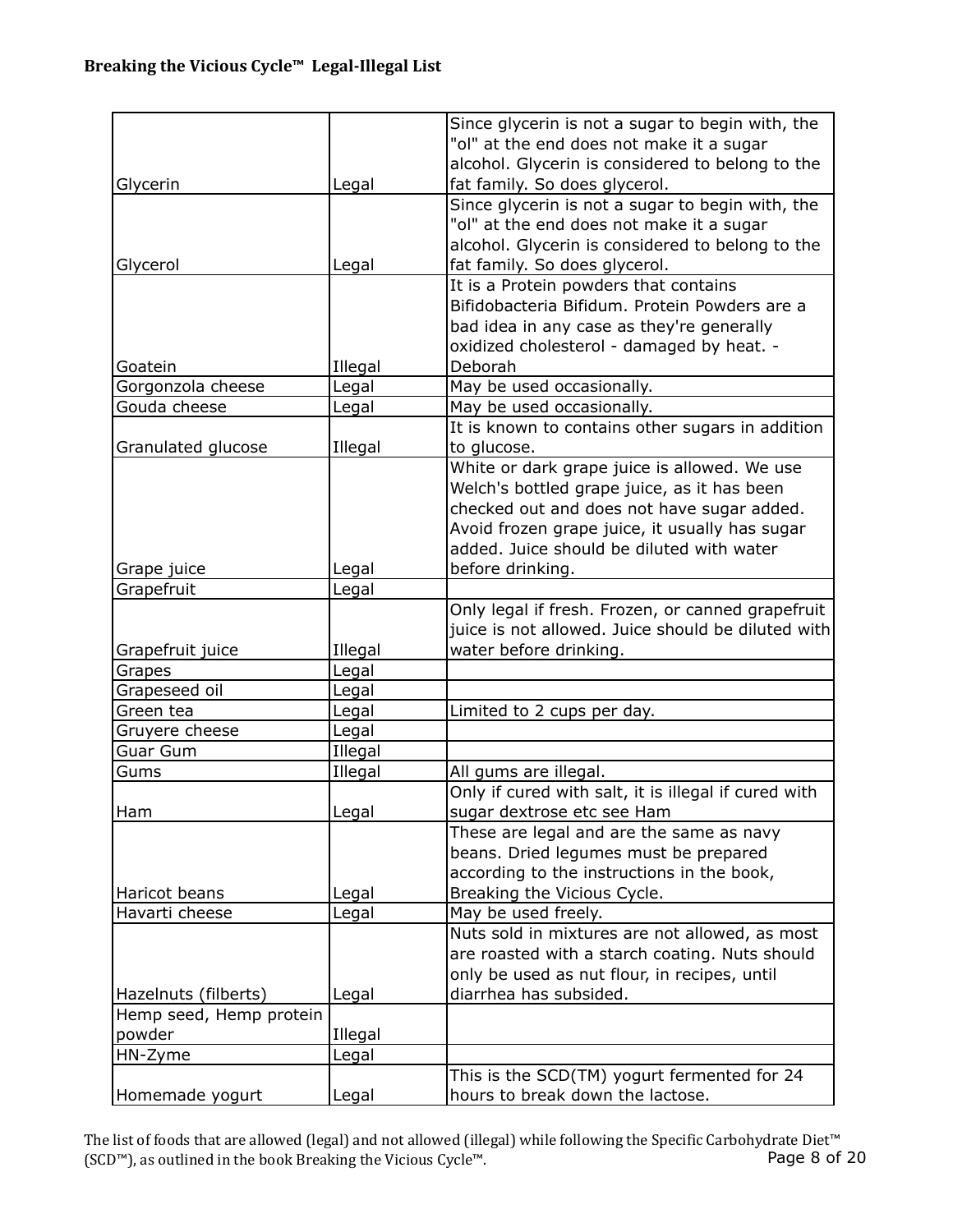| Honey                  | Legal   |                                                    |
|------------------------|---------|----------------------------------------------------|
|                        |         | If homemade, if manufactured only if you know      |
| Horseradish sauce      | Legal   | they have not added illegals                       |
|                        |         | Commercially produced hotdogs will normally        |
|                        |         | be illegal but here is a legal recipe on SCDiet by |
| Hot dogs               | Illegal | Marilyn                                            |
|                        |         | This is another term for MSG. Regardless of        |
|                        |         | whether it is SCD(TM) legal or not, we should      |
|                        |         | all try to avoid it. MSG can be a potent           |
| Hydrolyzed Protein     | Illegal | neurotoxin.                                        |
|                        |         | Commercially prepared ice cream is not             |
|                        |         | allowed. However, there are many wonderful         |
| Ice cream              | Illegal | recipes for homemade ice cream.                    |
|                        |         | Inositol is a sugar alcohol. Sugar alcohols will   |
|                        |         | feed bacteria and that is something we do not      |
|                        |         | want to do. Sugar alcohols generally cause         |
|                        |         | diarrhea but small amounts in supplements are      |
| Inositol               | Illegal | ok - Elaine                                        |
| Inulin                 | Illegal | Inulin is a FOS and is illegal, see Inulin         |
|                        |         | Please do not get vitamins with iron; they         |
|                        |         | encourage all kinds of infections especially in    |
|                        |         | the gut, and iron has had much research done       |
|                        |         | on it re other diseases. No oral iron if you can   |
|                        |         | help it. Just eat the liver pate and if you like   |
| Iron supplements       | Illegal | liver, eat it at least once a week.                |
|                        |         | It is a new sweetner likely to be used in many     |
| Isoglucose             | Illegal | products in future. See Isoglucose                 |
| Jaggery (gur)          | Illegal |                                                    |
| Jalapenos              | Legal   |                                                    |
| Jicama                 | Illegal |                                                    |
|                        |         | Juice from concentrate is normally illegal         |
|                        |         | because when it is reconstituted they often add    |
|                        |         | other things (like sugar). Often additives are     |
| Juice from concentrate | Illegal | not listed on the label                            |
| Kale                   | Legal   |                                                    |
| Kefir                  | Illegal | See, Kefir                                         |
|                        |         | Commercially prepared ketchup contains sugar       |
|                        |         | and is not allowed. See the gourmet section of     |
|                        |         | the book, Breaking the Vicious Cycle for a         |
| Ketchup                | Illegal | ketchup recipe.                                    |
|                        |         | (All Types) May be tried when symptom free.        |
|                        |         | Dried legumes must be prepared according to        |
|                        |         | the instructions in the book, Breaking the         |
| Kidney beans           | Legal   | Vicious Cycle.                                     |
| Kimchi                 | Legal   | See Kimchi                                         |
| Kiwi fruit             | Legal   |                                                    |
| Kohlrabi               | Illegal | See Kohlrabi                                       |

The list of foods that are allowed (legal) and not allowed (illegal) while following the Specific Carbohydrate Diet™ (SCD™), as outlined in the book Breaking the Vicious Cycle™. Page 9 of 20 (SCD™), as outlined in the book Breaking the Vicious Cycle™.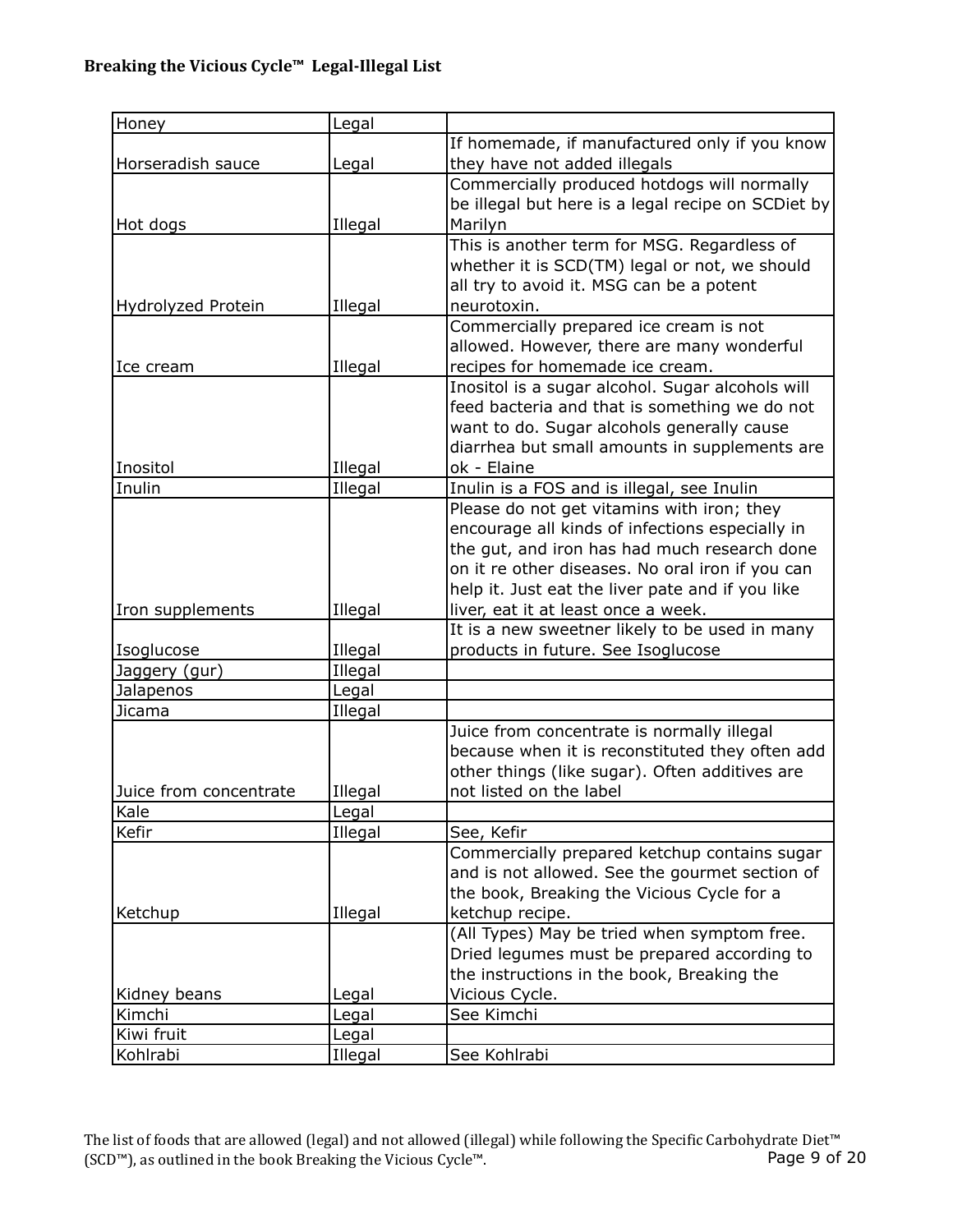|                         |         | Also called konjaku, konnyaku, or the            |
|-------------------------|---------|--------------------------------------------------|
|                         |         | konnyaku potato, or elephant yam. The dried      |
|                         |         | corm of the konjac plant contains around 40%     |
| Konjac                  | Illegal | glucomannan gum. See Miracle Noodles.            |
|                         |         | It is a mucilaginous herb. Mucilaginous herbs    |
|                         |         | are loaded with starch. This starch is food for  |
|                         |         | the pathogens that the SCD(TM) is designed to    |
| Kudzu (or kuzu)         | Illegal | starve out.                                      |
| Kumquats                | Legal   |                                                  |
| KyoGreen powder         | Illegal |                                                  |
|                         |         | It is an amino acid, as long as its pure without |
|                         |         | illegal binders, etc its legal, as with any new  |
| L-Theanine              | Legal   | food go slow introducing it. - Seth              |
|                         |         | The rate of flow of galactose to the liver when  |
|                         |         | one drinks lactose hydrolyzed milk is high. With |
|                         |         | lactose hydrolyzed milk, you are ingesting the   |
|                         |         | two sugars: glucose and galactose at the same    |
|                         |         | time. Note: Lactaid Milk is Lactose Hydrolyzed   |
| Lactaid Milk            | Illegal | Milk                                             |
|                         |         | The rate of flow of galactose to the liver when  |
|                         |         | one drinks lactose hydrolyzed milk is high. With |
|                         |         | lactose hydrolyzed milk, you are ingesting the   |
|                         |         | two sugars: glucose and galactose at the same    |
|                         |         | time. Note: Lactaid Milk is Lactose Hydrolyzed   |
| Lactose Hydrolyzed Milk | Illegal | Milk                                             |
|                         |         | Fresh and frozen are allowed as long as nothing  |
|                         |         | has been added during processing; check the      |
| Lamb                    | Legal   | labels carefully.                                |
|                         |         | Derived from soy (illegal). There is plenty of   |
|                         |         | good lecithin in egg yolks, and Elaine sees no   |
|                         |         | particular need to take it outside of a whole    |
| Lecithin                | Legal   | food.                                            |
| Leek                    | Legal   |                                                  |
| Lemons                  | Legal   |                                                  |
|                         |         | Dried legumes must be prepared according to      |
|                         |         | the instructions in the book, Breaking the       |
| Lentils                 | Legal   | Vicious Cycle.                                   |
| Lettuce                 | Legal   | All varieties of lettuce are legal.              |
| leucine                 | Legal   | (supplement ingredient)                          |
|                         |         | Licorice is both a demulcent and a laxative. For |
|                         |         | more info on demulcents see, Licorice and        |
| Licorice                | Illegal | Demulcents                                       |
|                         |         | Grinding lignin and tough stuff does not prevent |
|                         |         | certain microorganisms from thanking you for     |
|                         |         | chewing up their nutrition. The little buggers   |
|                         |         | then respond by eating faster and making more    |
| Lignin                  | Illegal | babies and toxins.                               |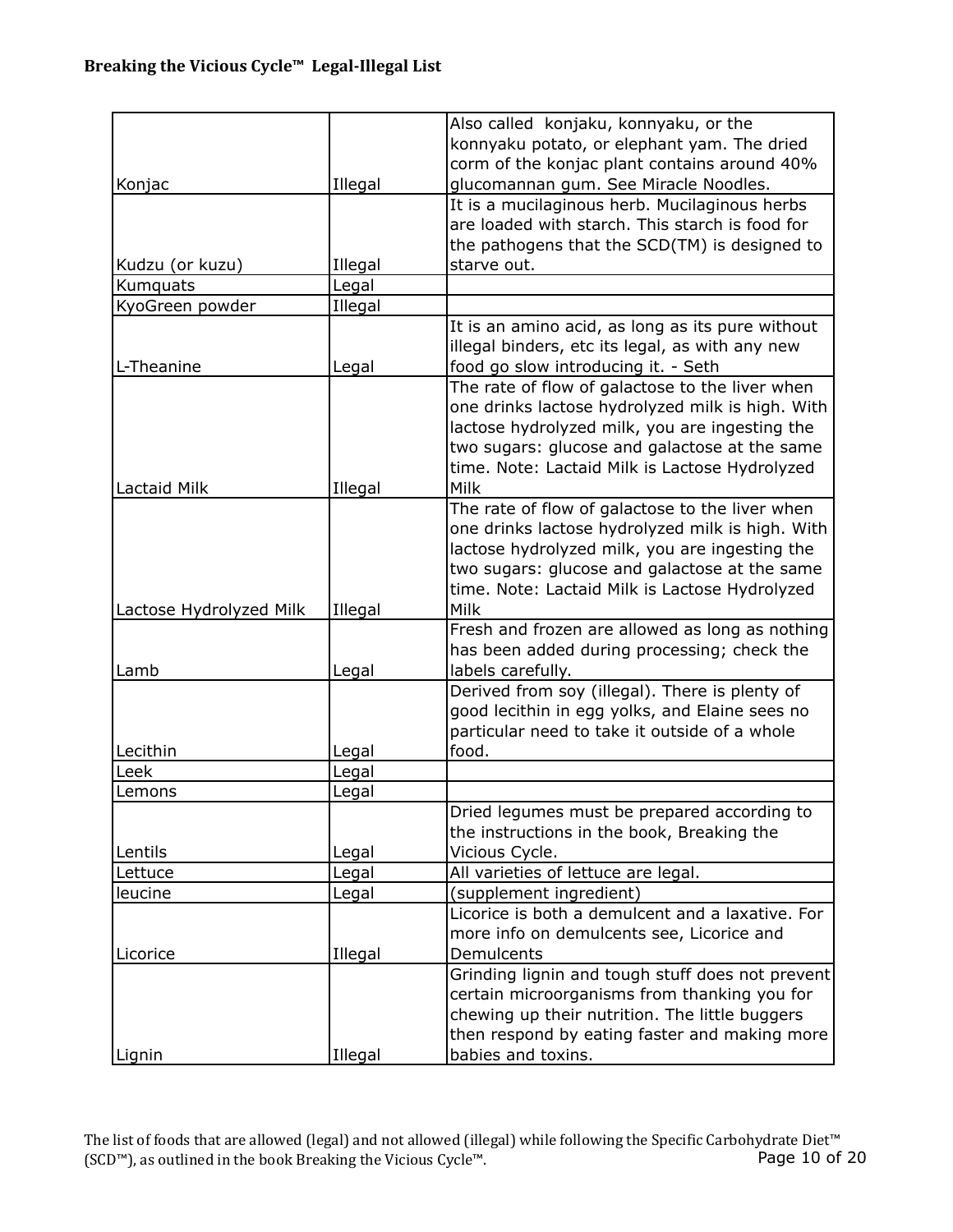|                         |                    | Dried or fresh are permitted. Dried legumes                                                                                                                                                                                                                                                                           |
|-------------------------|--------------------|-----------------------------------------------------------------------------------------------------------------------------------------------------------------------------------------------------------------------------------------------------------------------------------------------------------------------|
|                         |                    | must be prepared according to the instructions                                                                                                                                                                                                                                                                        |
| Lima beans              | Legal              | in the book, Breaking the Vicious Cycle.                                                                                                                                                                                                                                                                              |
| Limburger cheese        | Legal              | May be used occasionally.                                                                                                                                                                                                                                                                                             |
| Limes                   | Legal              |                                                                                                                                                                                                                                                                                                                       |
| Liqueurs                | Illegal            |                                                                                                                                                                                                                                                                                                                       |
| Liquid Clorychlorophyll | Illegal            |                                                                                                                                                                                                                                                                                                                       |
| Macadamia nuts          | Legal              |                                                                                                                                                                                                                                                                                                                       |
|                         |                    | Makes the best tasting mayo - Deborah.                                                                                                                                                                                                                                                                                |
| Macadamia oil           | Legal              | Withstands heat well                                                                                                                                                                                                                                                                                                  |
| Magnesium citrate       | Legal              | (As a supplement ingredient)                                                                                                                                                                                                                                                                                          |
| Magnesium Stearate      | Legal              | (As a supplement ingredient)                                                                                                                                                                                                                                                                                          |
| Maltitol                | Illegal            | Sorbitol, mannitol, and xylitol are all sugar<br>alcohols and are not SCD(TM) legal. They fall<br>under the category of indigestible carbs and<br>sugars, and so allow companies to label things<br>'sugar free', even though they are providing<br>nutrition to the bacteria that live in your<br>digestive tract.   |
| Maltodextrin            | Illegal            | Maltodextrin is the worst of the small molecules<br>of sugars. It is a very short chain of glucose<br>molecules (derived from starch). The chances<br>of digestion are practically nil. It therefore will<br>feed bacteria and because of its particular<br>structure, Elaine feels it is worse than even<br>lactose. |
| Manchego Cheese         | Legal              |                                                                                                                                                                                                                                                                                                                       |
| Mangoes                 | Legal              |                                                                                                                                                                                                                                                                                                                       |
| Mannitol                | Illegal            | Sorbitol, mannitol, and xylitol are all sugar<br>alcohols and are not SCD(TM) legal. They fall<br>under the category of indigestible carbs and<br>sugars, and so allow companies to label things<br>'sugar free', even though they are providing<br>nutrition to the bacteria that live in your<br>digestive tract.   |
| Maple syrup             | Illegal            | Maple syrup is a disaccharide.                                                                                                                                                                                                                                                                                        |
| Margarine               | Illegal            |                                                                                                                                                                                                                                                                                                                       |
|                         |                    | It is a mucilaginous herb. Mucilaginous herbs<br>are loaded with starch. This starch is food for<br>the pathogens that the SCD(TM) is designed to                                                                                                                                                                     |
| Marshmallow             | Illegal            | starve out.                                                                                                                                                                                                                                                                                                           |
| Mastic gum<br>Mead      | Illegal<br>Illegal | If homemade and ingredients are honey and<br>yeast, commercial is likely to have sugar added<br>and is illegal                                                                                                                                                                                                        |
|                         |                    | All fesh or frozen meats with no additives or<br>processing are legal including beef, lamb, pork,                                                                                                                                                                                                                     |
| Meats                   | Legal              | liver, kidney, oxtail and tongue                                                                                                                                                                                                                                                                                      |
| Meats (canned)          | Illegal            |                                                                                                                                                                                                                                                                                                                       |

The list of foods that are allowed (legal) and not allowed (illegal) while following the Specific Carbohydrate Diet™ (SCD™), as outlined in the book Breaking the Vicious Cycle™. Page 11 of 20 (SCD™), as outlined in the book Breaking the Vicious Cycle™.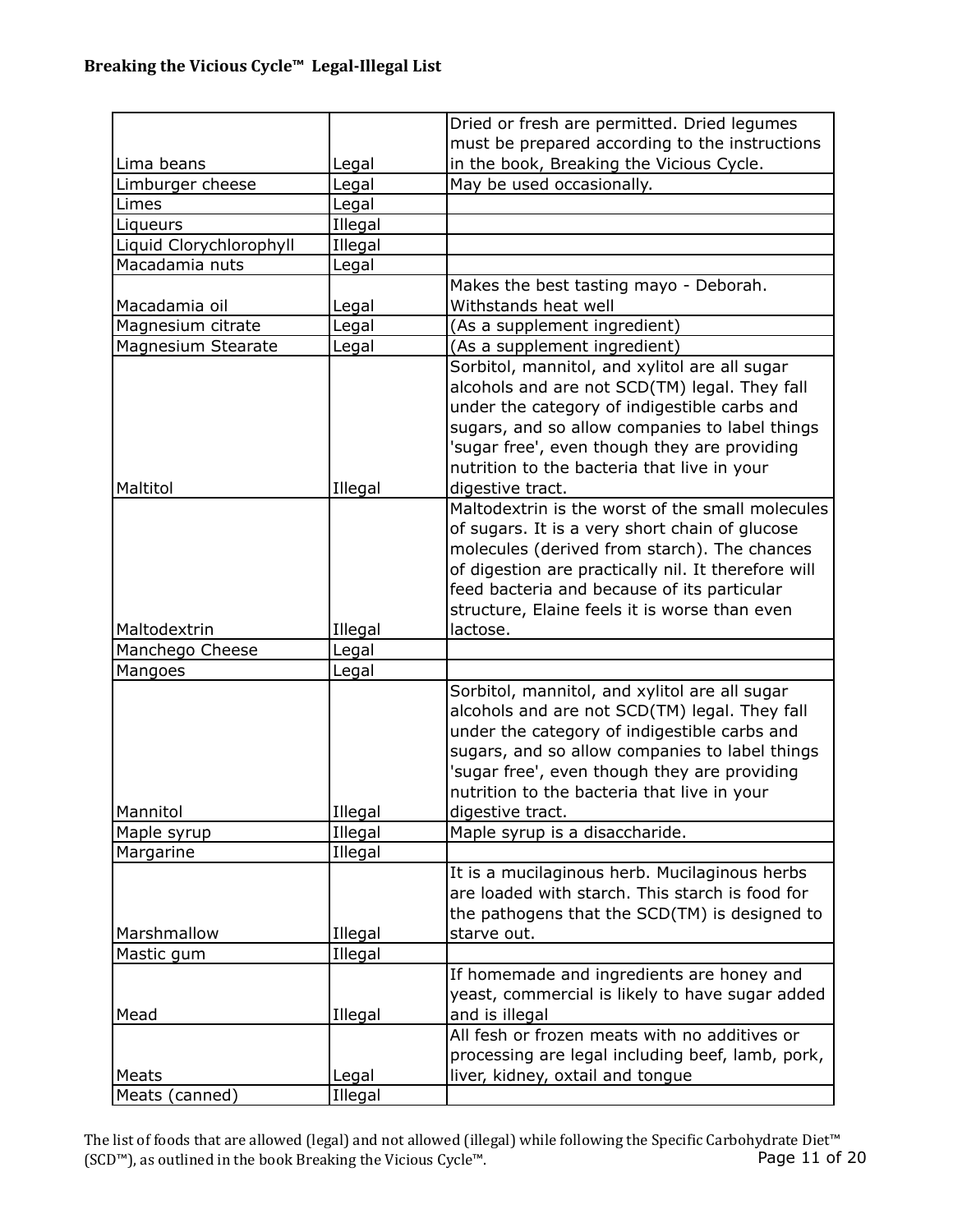|                      |         | Most have additives such as starch, lactose and                                                                                                                                                                                                                                 |
|----------------------|---------|---------------------------------------------------------------------------------------------------------------------------------------------------------------------------------------------------------------------------------------------------------------------------------|
|                      |         | sugar e.g. hot dogs, turkey loaf, spiced ham,                                                                                                                                                                                                                                   |
| Meats (processed)    | Illegal | bologna, smoked meats.                                                                                                                                                                                                                                                          |
| Melatonin            | Illegal |                                                                                                                                                                                                                                                                                 |
| Melon                | Legal   | All types are Legal                                                                                                                                                                                                                                                             |
| Milk                 | Illegal | Fluid milk of any kind is not permitted.                                                                                                                                                                                                                                        |
| Millet               | Illegal |                                                                                                                                                                                                                                                                                 |
|                      |         |                                                                                                                                                                                                                                                                                 |
| Miracle Noodles      | Illegal | Made of glucomannan, a water-soluble<br>polysaccharide. Glucommanan is obtained from<br>the root of an Asian plant called konjac (full<br>name Amorphophallus konjac). It has been<br>nicknamed the elephant yam, and also called<br>konjaku, konnyaku, or the konnyaku potato. |
| Miso                 | Illegal |                                                                                                                                                                                                                                                                                 |
| Molasses             | Illegal |                                                                                                                                                                                                                                                                                 |
| Molo-cure            | Illegal | The main constituent of Molo-cure is aloe. Aloe<br>is not SCD(TM) compliant as it contains<br>mucilaginous polysaccharides as well as<br>increasing the release of tumor necrosis factor<br>which is associated with IBD inflammation and<br>increased immune stimulation.      |
| Monterey Jack cheese | Legal   | May be used occasionally.                                                                                                                                                                                                                                                       |
| Mozzarella cheese    | Illegal |                                                                                                                                                                                                                                                                                 |
| <b>MSG</b>           | Illegal | Regardless of whether it is SCD(TM) legal or<br>not, we should all try to avoid it. MSG can be a<br>potent neurotoxin.                                                                                                                                                          |
| Mucilaginous Herbs   | Illegal | Slimy, mucilaginous substances are often<br>prescribed as some think the "coating"<br>properties are helpful to the intestines. They<br>aren't. We who have compromised guts cannot<br>digest this stuff but our bugs can have quite a<br>party on it.                          |
| Mucilaginous         |         | Slimy, mucilaginous substances are often<br>prescribed as some think the "coating"<br>properties are helpful to the intestines. They<br>aren't. We who have compromised guts cannot<br>digest this stuff but our bugs can have quite a                                          |
| Polysaccharides      | Illegal | party on it.                                                                                                                                                                                                                                                                    |
| Muenster cheese      | Legal   | May be used occasionally.                                                                                                                                                                                                                                                       |
| Mungbeans            | Illegal |                                                                                                                                                                                                                                                                                 |
| Mushrooms            | Legal   |                                                                                                                                                                                                                                                                                 |
|                      |         | Mustard is legal as long as it doesn't contain                                                                                                                                                                                                                                  |
| Mustard (plain)      | Legal   | illegal ingredients; read the labels carefully.                                                                                                                                                                                                                                 |
|                      |         | See the appendix of the book, Breaking the<br>Vicious Cycle, for a complete list of allowable                                                                                                                                                                                   |
| Natural cheeses      | Legal   | cheeses.                                                                                                                                                                                                                                                                        |

The list of foods that are allowed (legal) and not allowed (illegal) while following the Specific Carbohydrate Diet™ (SCD™), as outlined in the book Breaking the Vicious Cycle™. Page 12 of 20 (SCD™), as outlined in the book Breaking the Vicious Cycle™.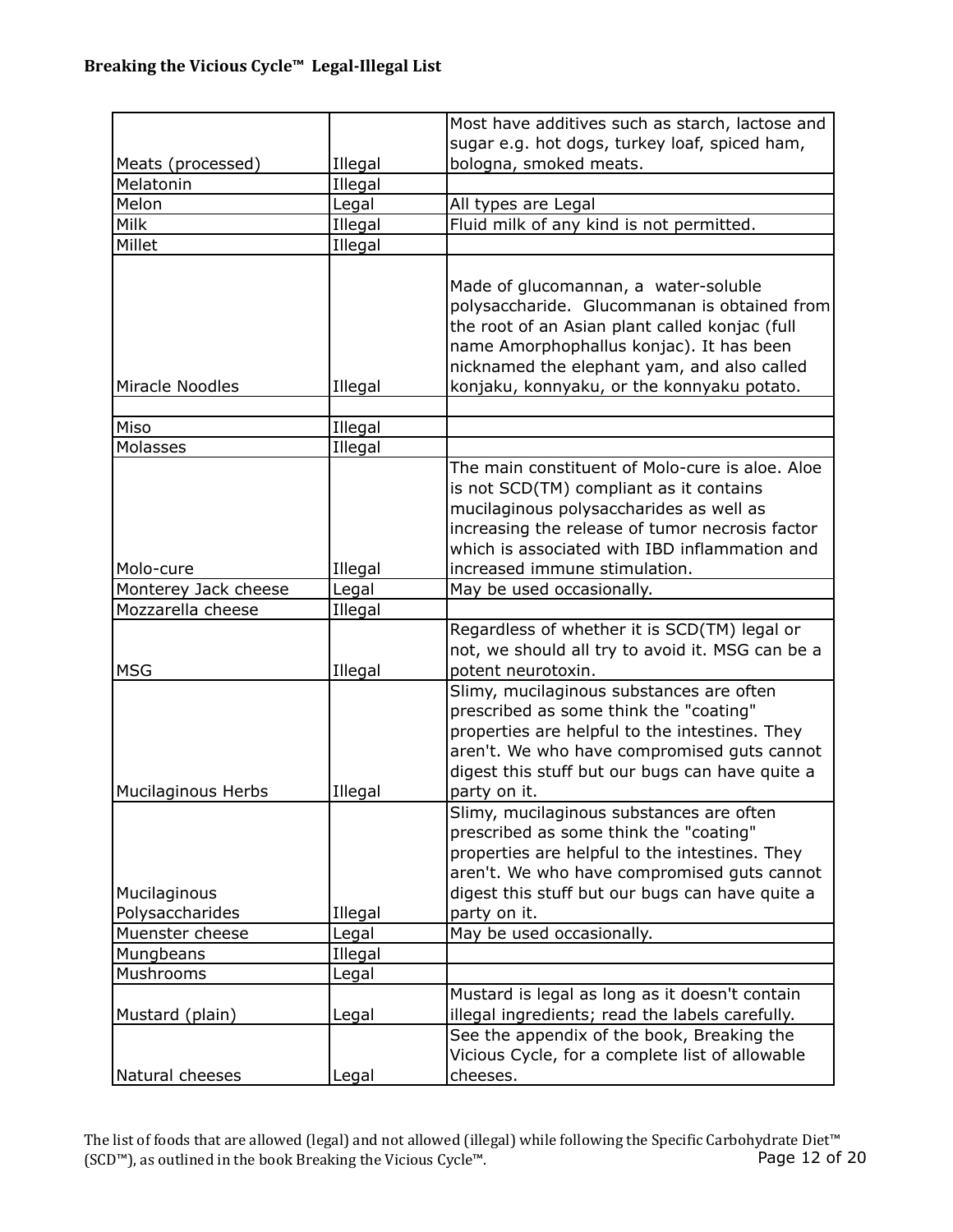| anything, including the chemicals coming from<br>big "flavor" companies which sell chemicals to<br>Natural Flavors<br>Illegal<br>food processors.<br>Dried legumes must be prepared according to |  |
|--------------------------------------------------------------------------------------------------------------------------------------------------------------------------------------------------|--|
|                                                                                                                                                                                                  |  |
|                                                                                                                                                                                                  |  |
|                                                                                                                                                                                                  |  |
|                                                                                                                                                                                                  |  |
| the instructions in the book, Breaking the                                                                                                                                                       |  |
| Vicious Cycle.<br>Navy beans<br>Legal                                                                                                                                                            |  |
| <b>Nectarines</b><br>Legal                                                                                                                                                                       |  |
| Adverse effects from consuming nettle tea can                                                                                                                                                    |  |
| range from upset stomach to burning                                                                                                                                                              |  |
| sensations in the skin, difficulty in urination and                                                                                                                                              |  |
| <b>Nettles</b><br>Illegal<br>bloating.                                                                                                                                                           |  |
| Illegal<br>Neufchatel cheese                                                                                                                                                                     |  |
| Illegal<br>Noni Juice                                                                                                                                                                            |  |
| Legal<br>Nutmeg                                                                                                                                                                                  |  |
| Illegal<br>Oats                                                                                                                                                                                  |  |
| No okra (bhindi) or drumsticks, since they are a                                                                                                                                                 |  |
| mucilaginous food, they are illegal.<br>Okra<br>Illegal                                                                                                                                          |  |
| Olive oil withstands heat well, good for frying                                                                                                                                                  |  |
| cookng and is highly recommended.<br>Olive oil<br>Legal                                                                                                                                          |  |
| Olives are legal as long as they do not contain                                                                                                                                                  |  |
| illegal ingredients; read the labels carefully.<br>Olives<br>Legal                                                                                                                               |  |
| Use fresh onions. Onion powders have starch                                                                                                                                                      |  |
| added as anti-caking agents. You may also                                                                                                                                                        |  |
| make your own onion powder from fresh onions                                                                                                                                                     |  |
| by dehydrating them and grinding them                                                                                                                                                            |  |
| Onions<br>Legal<br>yourself.                                                                                                                                                                     |  |
| Fresh orange juice that does not have sugar                                                                                                                                                      |  |
| added is allowed. While diarrhea is active, avoid                                                                                                                                                |  |
| having orange juice in the morning. We use                                                                                                                                                       |  |
| Tropicana's Original Orange Juice, as it has                                                                                                                                                     |  |
| been checked out and does not have sugar<br>added.                                                                                                                                               |  |
| Orange juice<br>Legal                                                                                                                                                                            |  |
| Legal<br>Oranges<br>Legal                                                                                                                                                                        |  |
| Oregano<br>Papayas                                                                                                                                                                               |  |
| Legal<br>They are an Indian snack made from lentils -                                                                                                                                            |  |
| they're like a chip. Also contains rice flour<br>Pappadum<br>Illegal                                                                                                                             |  |
| Paprika<br>Legal                                                                                                                                                                                 |  |
| Parmesan cheese<br>May be used occasionally.<br>Legal                                                                                                                                            |  |
| Parsley<br>Legal                                                                                                                                                                                 |  |
| At one time, I had them included in my book                                                                                                                                                      |  |
| but after getting feedback from the                                                                                                                                                              |  |
| inflammatory bowel listserv, I took them off.                                                                                                                                                    |  |
| Some children do well with them; others do                                                                                                                                                       |  |
| not. However, they are pretty good from a carb                                                                                                                                                   |  |
| standpoint and Dr. Haas allowed them. - Elaine<br>Illegal<br>Parsnips                                                                                                                            |  |
|                                                                                                                                                                                                  |  |
| Passion Fruit<br>Legal                                                                                                                                                                           |  |

The list of foods that are allowed (legal) and not allowed (illegal) while following the Specific Carbohydrate Diet™ (SCD™), as outlined in the book Breaking the Vicious Cycle™. Page 13 of 20 (SCD™), as outlined in the book Breaking the Vicious Cycle™.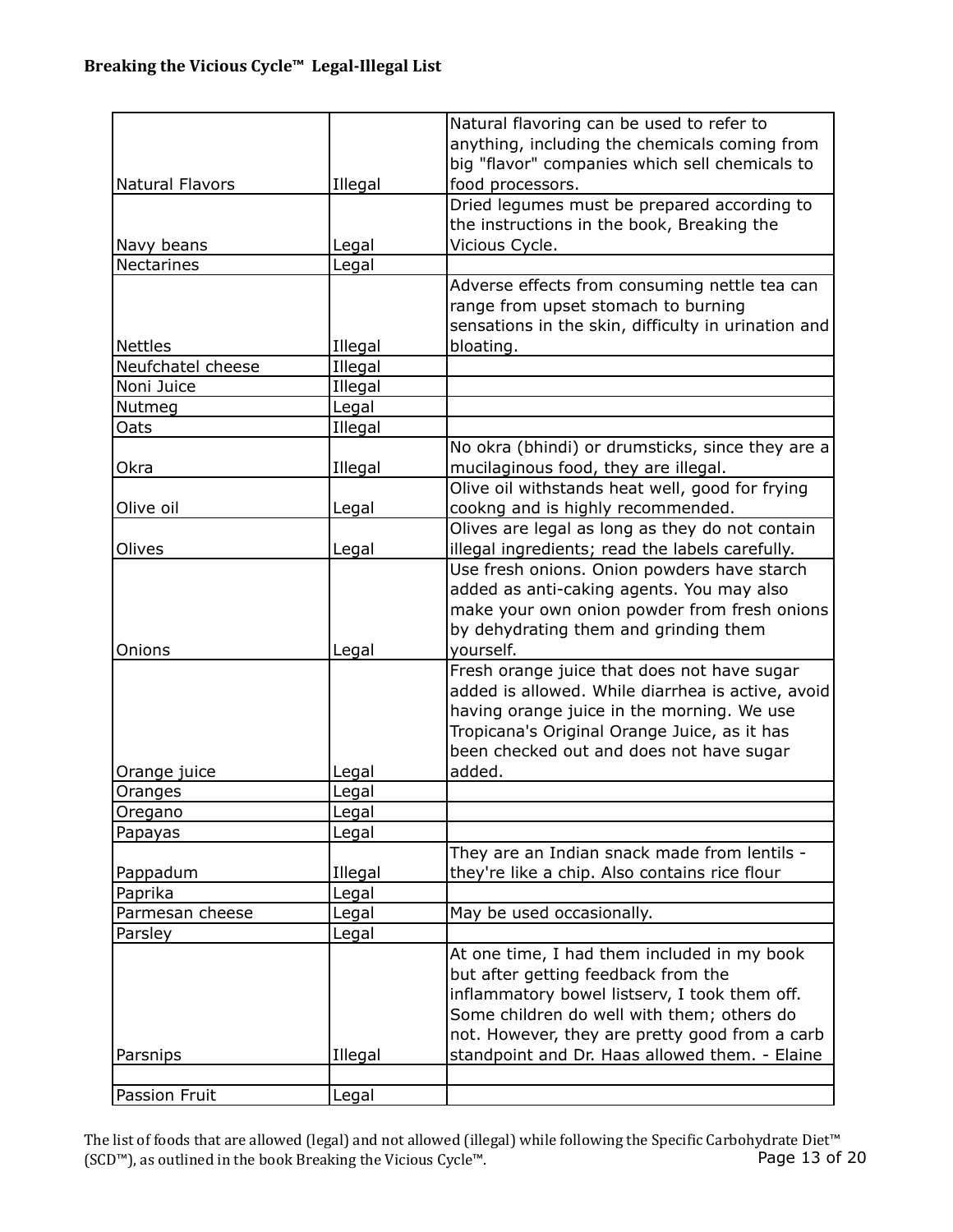| Pasta               | Illegal |                                                    |
|---------------------|---------|----------------------------------------------------|
|                     |         | Bark tea (Pau d'Arco) contains steroidal           |
|                     |         | saponins and is both an immune booster and a       |
| Pau 'Arco           | Illegal | laxative.                                          |
| Pea flour           | Illegal |                                                    |
| Peaches             | Legal   |                                                    |
|                     |         | Natural peanut butter with no sugar added is       |
| Peanut butter       | Legal   | allowed.                                           |
| Peanut Oil          | Legal   |                                                    |
|                     |         | Peanuts in the shell may be tried cautiously       |
|                     |         | after 6 months on the diet if diarrhea is gone.    |
|                     |         | Shelled peanuts are illegal. Nuts sold in          |
|                     |         | mixtures are not allowed, as most are roasted      |
|                     |         |                                                    |
| Peanuts             | Legal   | with a starch coating.                             |
| Pears               | Legal   |                                                    |
| Peas                | Legal   |                                                    |
|                     |         | Nuts sold in mixtures are not allowed, as most     |
|                     |         | are roasted with a starch coating. Nuts should     |
|                     |         | only be used as nut flour, in recipes, until       |
| Pecans              | Legal   | diarrhea has subsided.                             |
|                     |         | It is a polysaccharide which, in the presence of   |
|                     |         | acid and sugar, gels. It is used as a thickener in |
|                     |         | jams, and occurs naturally in some fruit, like     |
|                     |         | apples. In apples, it's mostly in the peel, and    |
|                     |         | for someone beginning the diet, you normally       |
|                     |         | wouldn't get too much from eating an apple,        |
|                     |         | because you'd peel it. Pectin as an added          |
| Pectin              | Illegal | ingredient is not legal, as it is a complex sugar. |
|                     |         | Some brands out there put in natural               |
|                     |         | flavourings which would make them illegal, so      |
| Peppermint tea      | Legal   | check the ingredients carefully - Charlene         |
|                     |         | Green, yellow, and red peppers are permitted.      |
|                     |         | Also jalapeno peppers, habanera peppers, chili     |
|                     |         | peppers, poblano peppers, relleno peppers, etc.    |
|                     |         |                                                    |
| Peppers             | Legal   | are legal.                                         |
| Peptizyde           | Legal   |                                                    |
| Persimmons          | Legal   |                                                    |
|                     |         | Another name for lecithin which is legal. Eggs     |
|                     |         | have a huge amount of this but if you are not      |
|                     |         | eating eggs, perhaps a bit of supplement is        |
| Phosphatidylcholine | Legal   | fine. - Elaine                                     |
|                     |         | Dill pickles are legal as long as they do not      |
|                     |         | contain illegal ingredients; read the labels       |
|                     |         | carefully. DILL PICKLES by Elaine Gottschall       |
| Pickles (dill)      | Legal   | http://www.scdiet.net/elainesrecipes.htm           |
|                     |         | They are very hard to digest and even grinding     |
|                     |         | them for pesto doesn't make them any easier        |
|                     |         | on your gut. May be tried in small amounts         |
| Pine nuts           | Legal   | after symptoms have subsided.                      |

The list of foods that are allowed (legal) and not allowed (illegal) while following the Specific Carbohydrate Diet™ (SCD™), as outlined in the book Breaking the Vicious Cycle™. Page 14 of 20 (SCD™), as outlined in the book Breaking the Vicious Cycle™.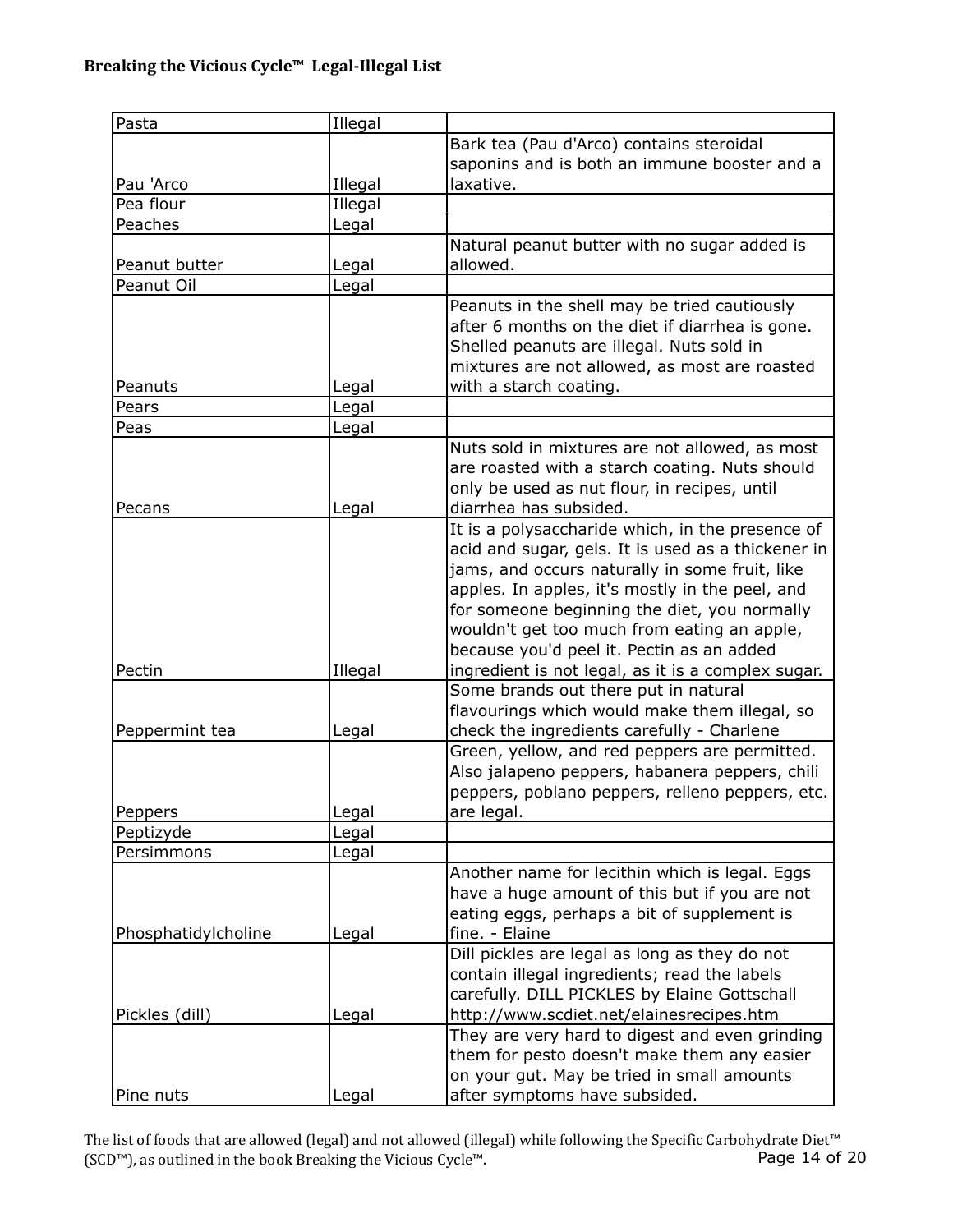| Pineapple               | Legal   |                                                  |
|-------------------------|---------|--------------------------------------------------|
|                         |         | fall 2010 update: "The Dole 100% Pineapple       |
|                         |         | juice in the can now adds Vitamins A, C and E.   |
|                         |         | The Vitamin A is bound with cornstarch."         |
|                         |         | old info: Fresh pineapple juice that does not    |
|                         |         | have sugar added is allowed. We use Dole's       |
|                         |         | unsweetened pineapple juice in the can, as it    |
|                         |         | has been checked out and does not have sugar     |
|                         |         | added. Juice should be diluted with water        |
| Pineapple juice         | Illegal | before drinking.                                 |
|                         |         | Even after soaking they have the wrong kind of   |
| Pinto beans             | Illegal | starch                                           |
|                         |         | They are legal, but the skins can be really      |
|                         |         |                                                  |
|                         |         | tough for newbies. And don't get the pink dyed   |
|                         |         | ones, or the salted ones because they can have   |
|                         |         | starch added to them. You can get unsalted,      |
|                         |         | unroasted pistachios at the health food store    |
|                         |         | and then roast them yourself. For instructions   |
| Pistachio nuts          | Legal   | see, Pistachio Nuts                              |
| Plantains               | Illegal | They contain too much starch.                    |
| Plums                   | Legal   |                                                  |
| Polysorbate 80          | Illegal | See Polysorbate 80                               |
| Pomegranate concentrate | Illegal |                                                  |
|                         |         | Fresh and frozen are allowed as long as nothing  |
|                         |         | has been added during processing; check the      |
| Pork                    | Legal   | labels carefully.                                |
|                         |         |                                                  |
|                         |         | Use the plain pork rinds with no added           |
|                         |         | flavourings and check the label carefully to     |
| Pork Rinds              | Legal   | make sure they don't contain illegal ingredients |
| Port du Salut cheese    | Legal   | May be used occasionally.                        |
| Port wine               | Illegal | Its full of sugar                                |
| Postum                  | Illegal |                                                  |
| Potassium Sorbate       | Legal   | (supplement ingredient)                          |
| Potatoes                | Illegal | Both white and sweet potatoes are illegal.       |
|                         |         | Fresh and frozen are allowed as long as nothing  |
|                         |         | has been added during processing; check the      |
| Poultry                 | Legal   | labels carefully.                                |
| Primal Defense          | Illegal | See, Primal Defense                              |
| Primost cheese          | Illegal |                                                  |
|                         |         | See the appendix of the book, Breaking the       |
|                         |         | Vicious Cycle, for a complete list of illegal    |
| Processed cheeses       | Illegal | cheeses.                                         |
| Protein powder          | Illegal | See, Protein powder                              |
|                         |         | Although not listed with the other cheeses on    |
|                         |         | page 140 of Breaking the Vicious Cycle,          |
| Provolone cheese        | Legal   | provolone cheese is legal.                       |
| Prunes                  | Legal   |                                                  |
|                         |         |                                                  |

The list of foods that are allowed (legal) and not allowed (illegal) while following the Specific Carbohydrate Diet™ (SCD™), as outlined in the book Breaking the Vicious Cycle™. Page 15 of 20 (SCD™), as outlined in the book Breaking the Vicious Cycle™.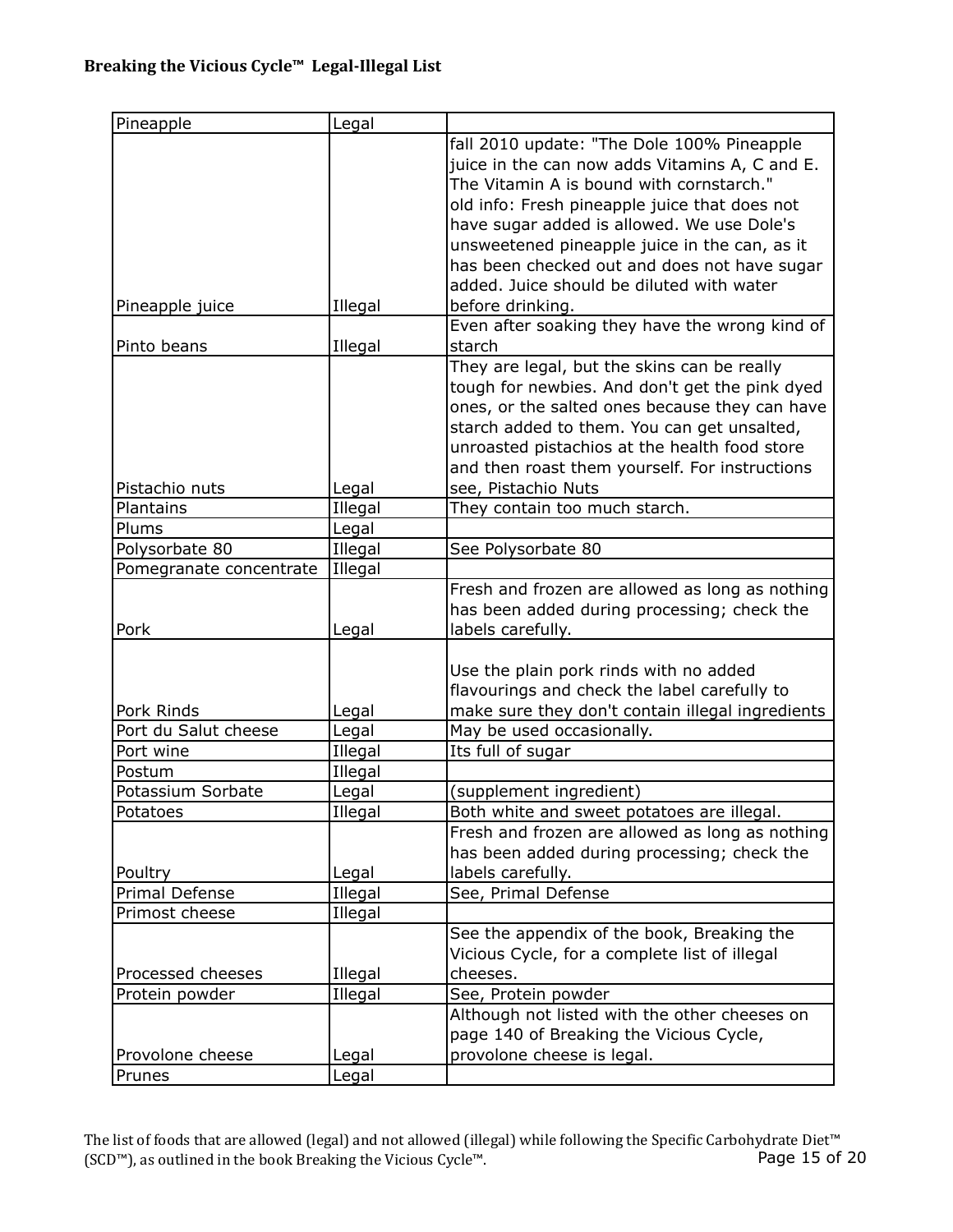|                     |         | They are loaded with cellulose and lignin which       |
|---------------------|---------|-------------------------------------------------------|
|                     |         | some bacteria thrive on. We accept that the           |
|                     |         | cellulose in vegetables and fruit can be handled      |
|                     |         | OK but a concentrated form such as husks              |
| Psyllium husks      | Illegal | would not be in order.                                |
|                     |         | Fresh pumpkin is legal, canned pumpkin is not         |
|                     |         | allowed. Butternut squash may be used as a            |
| Pumpkin             | Legal   | substitute for pumpkin in baking.                     |
|                     |         | Canned pumpkin is illegal. Butternut squash           |
| Pumpkin (canned)    | Illegal | may be substituted for pumpkin in baking.             |
| Quinoa              | Illegal | Since Quinoa is 60% starch, it is very illegal.       |
| Quorn               | Illegal |                                                       |
| Raisins             | Legal   | Try them cautiously.                                  |
| Rhubarb             | Legal   |                                                       |
| Rice                | Illegal | Both brown and white rice are illegal.                |
|                     |         | Except as a supplement filler as it is mainly oil.    |
|                     |         | If one is taking a supplement which has proven        |
|                     |         | to be efficacious, then the small amount of filler    |
|                     |         | within the supplement will probably not have an       |
| Rice Bran           | Illegal | adverse effect. - Elaine.                             |
| Rice Flour          | Illegal |                                                       |
| Ricotta cheese      | Illegal |                                                       |
| Romano cheese       | Legal   | May be used occasionally.                             |
| Roquefort cheese    | Legal   | May be used occasionally.                             |
| Rosemary            | Legal   |                                                       |
|                     |         | Also known as swede It is very fibrous, so go         |
| Rutabaga            | Legal   | slow and be careful.                                  |
| Rye                 | Illegal |                                                       |
| Saccharine          | Legal   |                                                       |
| Safflower oil       | Legal   |                                                       |
| Sage                | Legal   |                                                       |
|                     |         |                                                       |
| Sago starch         | Illegal |                                                       |
|                     |         | It is not a distilled spirit like Vodka and it is the |
|                     |         | distillation that removes the illegals - Seth Both    |
|                     |         | sweet and dry sake still have sugar and actually      |
|                     |         | the dry sake has more sugar than the sweet            |
|                     |         | sake but you can't taste it because of the            |
| Sake                | Illegal | acidity. - Kim                                        |
|                     |         | Ordinary iodized table salt, altho it sometimes       |
|                     |         | has dextrose, is legal because it is important to     |
| Salt                | Legal   | get that iodine                                       |
|                     |         | (Japanese sushi-style raw fish served all by          |
| Sashimi             | Legal   | itself w/o rice)                                      |
| saukerkraut         | Legal   | Only for advanced SCD'ers                             |
|                     |         | Seaweed is high in polysaccharides and                |
| Seaweed             | Illegal | therefore illegal.                                    |
| <b>Seed Butters</b> | Illegal | <b>Seed Butters</b>                                   |

The list of foods that are allowed (legal) and not allowed (illegal) while following the Specific Carbohydrate Diet™ (SCD™), as outlined in the book Breaking the Vicious Cycle™. Page 16 of 20 (SCD™), as outlined in the book Breaking the Vicious Cycle™.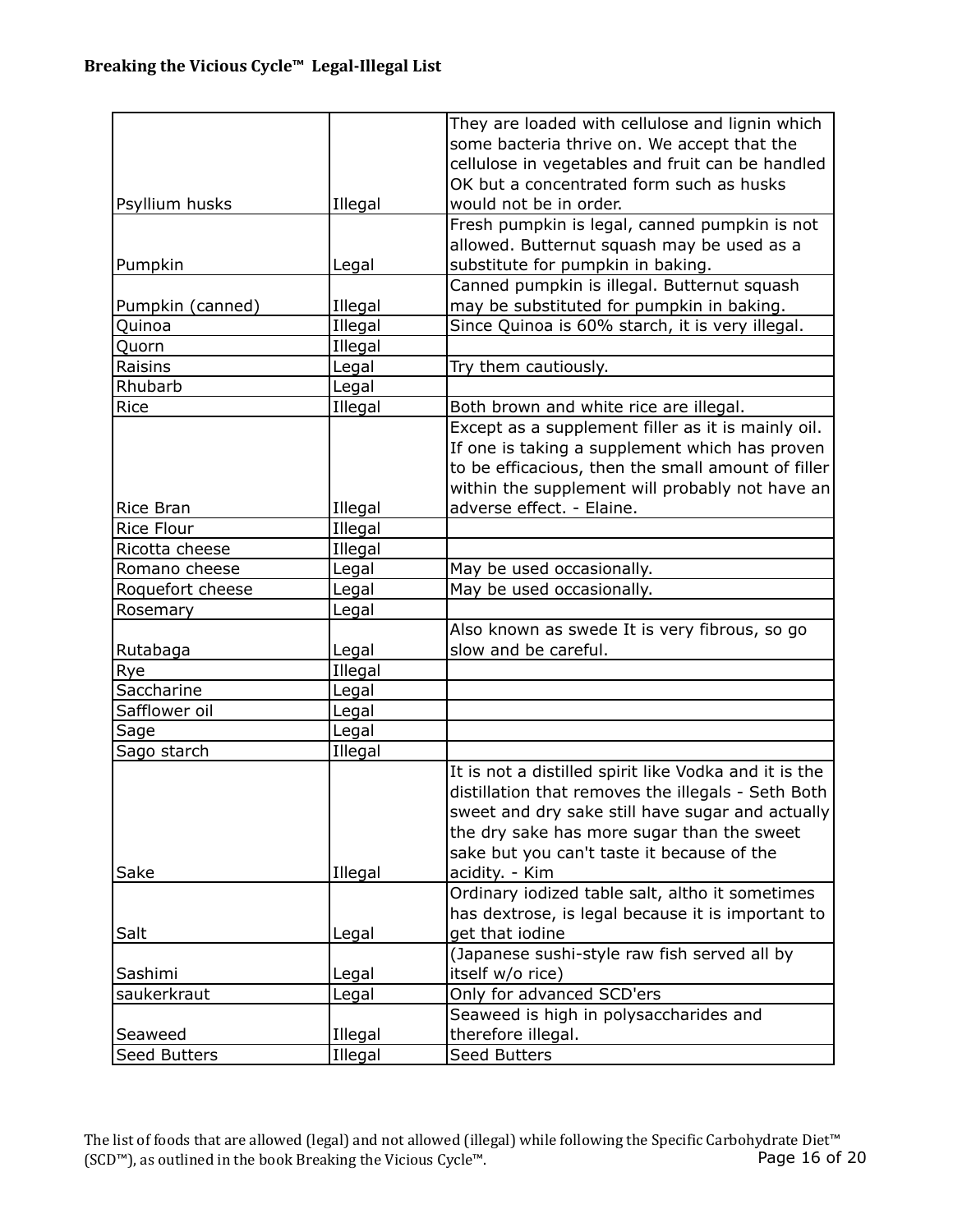|                         |         | It is not allowed because the quantity of the    |
|-------------------------|---------|--------------------------------------------------|
|                         |         | flour way surpasses the few seeds that Elaine    |
|                         |         | had in mind when she said "seeds are             |
| Seed Flour              | Illegal | permissible after 3 months of no symptoms."      |
| Seeds                   | Legal   | Permissible after 3 months of no symptoms.       |
| Sesame oil              | Legal   |                                                  |
| Sesame seeds            | Illegal | Sesame seeds                                     |
| Sharifa                 | Legal   | Also known as custard apple or cherimoya         |
|                         |         | Fresh and frozen are allowed as long as nothing  |
|                         |         | has been added during processing; check the      |
| Shellfish               | Legal   | labels carefully.                                |
| Sherry                  | Illegal |                                                  |
|                         |         |                                                  |
| <b>Silica</b>           | Legal   | (supplement ingredient)                          |
| Silicon Dioxide         | Legal   | (supplement ingredient)                          |
|                         |         | It is a mucilaginous herb. Mucilaginous herbs    |
|                         |         | are loaded with starch. This starch is food for  |
|                         |         | the pathogens that the SCD(TM) is designed to    |
| Slippery elm            | Illegal | starve out.                                      |
|                         |         | Unless you know with certainty that no sugar     |
|                         |         | has been added during the smoking process,       |
| Smoked meats            | Illegal | they are not permitted.                          |
| Sodium Benzoate         | Legal   | (supplement ingredient)                          |
| Sodium starch glycinate | Illegal |                                                  |
|                         |         | Sorbitol, mannitol, and xylitol are all sugar    |
|                         |         | alcohols and are not SCD(TM) legal. They fall    |
|                         |         | under the category of indigestible carbs and     |
|                         |         | sugars, and so allow companies to label things   |
|                         |         | 'sugar free', even though they are providing     |
|                         |         | nutrition to the bacteria that live in your      |
| Sorbitol                | Illegal | digestive tract.                                 |
| Sour cream              | Illegal |                                                  |
| Soy                     | Illegal | See - Soy                                        |
|                         |         | Derived from soy (illegal). There is plenty of   |
|                         |         | good lecithin in egg yolks, and Elaine sees no   |
|                         |         | particular need to take it outside of a whole    |
| Soy Lecithin            | Legal   | food. Also see Carlsons fish oil                 |
|                         |         | Soy sauce is a fermented soy product and also    |
| Soy Sauce               | Illegal | contains wheat so it is illegal.                 |
| Soybean milk            | Illegal |                                                  |
| Soybean oil             | Illegal |                                                  |
| Soybeans                | Illegal |                                                  |
| Spearmint Tea           | Legal   |                                                  |
| Spelt                   | Illegal |                                                  |
|                         |         | Spices of all kinds may be used, but avoid spice |
| <b>Spices</b>           | Legal   | mixtures; buy spices separately.                 |
| Spinach                 | Legal   |                                                  |
|                         |         |                                                  |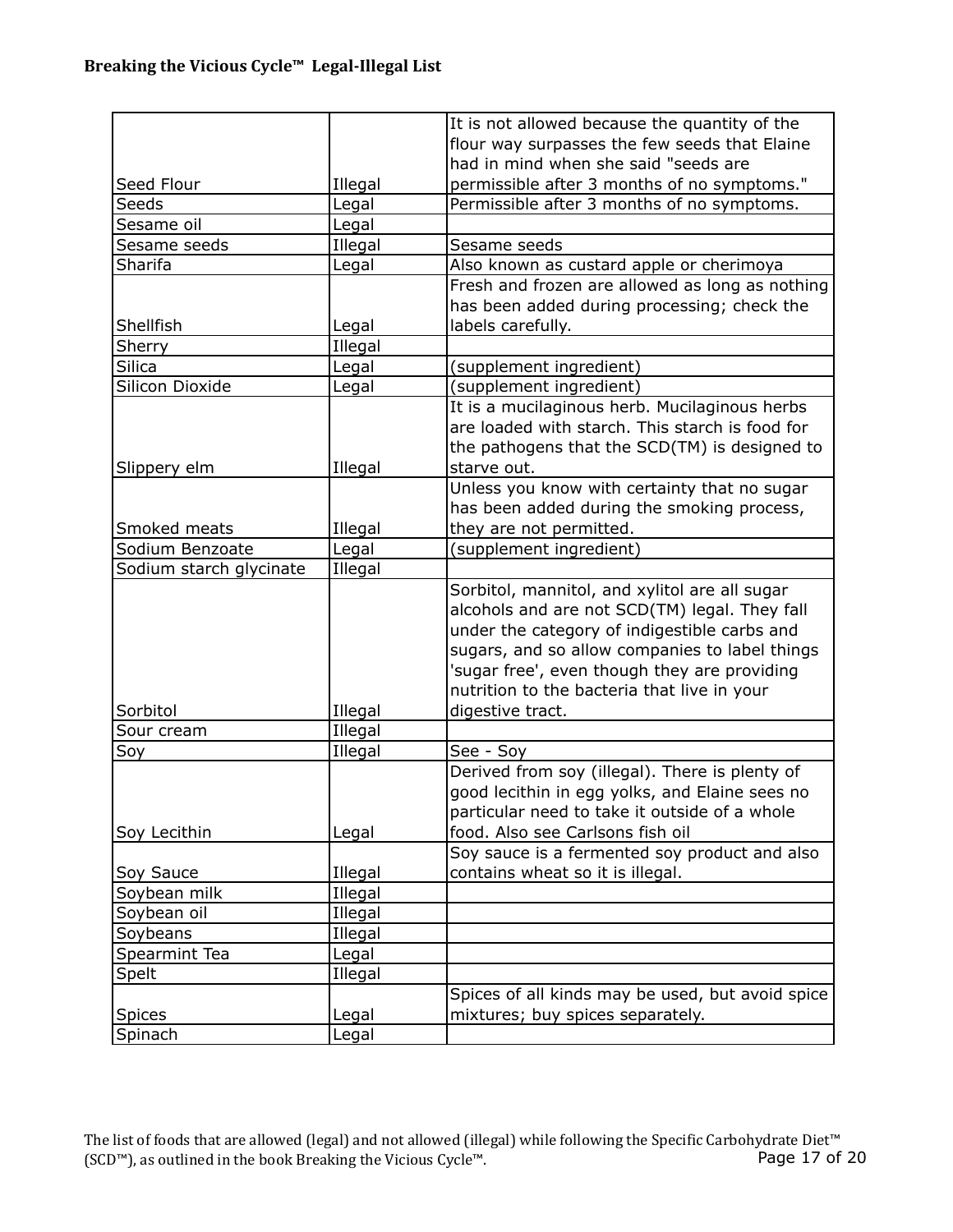|                       |         | We do not use algae (Spirulina) because IBD      |
|-----------------------|---------|--------------------------------------------------|
|                       |         | involves the immune system and can aggravate     |
| Spirulina             | Illegal | an already disturbed immune system.              |
|                       |         | There are several reasons why it is illegal, see |
| Splenda               | Illegal | Splenda                                          |
|                       |         | Dried legumes must be prepared according to      |
|                       |         | the instructions in the book, Breaking the       |
| Split peas            | Legal   | Vicious Cycle.                                   |
| Sprouted Grain Bread  | Illegal |                                                  |
| Squash                | Legal   | Both winter and summer squashes are legal.       |
|                       |         | Its molecular structure resembles a steroid and  |
| Stevia                | Illegal | the effects are unknown. See, Stevia             |
| Stilton cheese        | Legal   | May be used occasionally.                        |
| String beans          | Legal   | Also called Green Beans                          |
|                       |         | There are several reasons why it is illegal, see |
| Sucralose             | Illegal | Splenda                                          |
|                       |         | When a fruit such as peaches (dried) and         |
|                       |         | coconut is sulphated, it means it has been       |
|                       |         | exposed to sulphur to keep the color from        |
|                       |         | darkening. Some people are allergic to           |
|                       |         | sulphated products but most of us are not        |
| Sulphites             | Legal   | bothered by them.                                |
| Sunflower oil         | Legal   |                                                  |
| Swede                 | Legal   | Another name for rutabaga                        |
| <b>Sweet Potatoes</b> | Illegal |                                                  |
| Swiss cheese          | Legal   | May be used freely.                              |
|                       |         |                                                  |
|                       |         | Only the original red Tabasco sauce, labeled     |
|                       |         | "McIlhenny Company Tabasco Brand Pepper          |
|                       |         | Sauce" is legal but as with all manufactured     |
|                       |         | products check the ingredients. The other        |
| Tabasco sauce         | Illegal | Tabasco styles all have sugars and gums added.   |
| Tagatose              | Illegal |                                                  |
| Tamari                | Illegal | It is made from soy                              |
| Tamarind              | Illegal | See, Tamarind                                    |
| Tangerines            | Legal   |                                                  |
| Tapioca               | Illegal | It is a starch, therefore illegal.               |
| Tapioca Flour         |         |                                                  |
|                       | Illegal | It has much too much starch in it and is very    |
|                       |         |                                                  |
| Taro                  | Illegal | similar to potatoes.                             |
| Tarragon              | Legal   |                                                  |
|                       |         | Ordinary black tea is legal but should be made   |
|                       |         | weak. Instant tea, Ojibwa tea (Essiac), many     |
|                       |         | herbal teas, teas made from bark etc are full of |
|                       |         | polysaccharides and are illegal. Peppermint and  |
|                       |         | spearmint herb teas are legal, and you can       |
| Tea                   | Legal   | make a tea from ginger which is also legal.      |
| Thyme                 | Legal   |                                                  |

The list of foods that are allowed (legal) and not allowed (illegal) while following the Specific Carbohydrate Diet™ (SCD™), as outlined in the book Breaking the Vicious Cycle™. Page 18 of 20 (SCD™), as outlined in the book Breaking the Vicious Cycle™.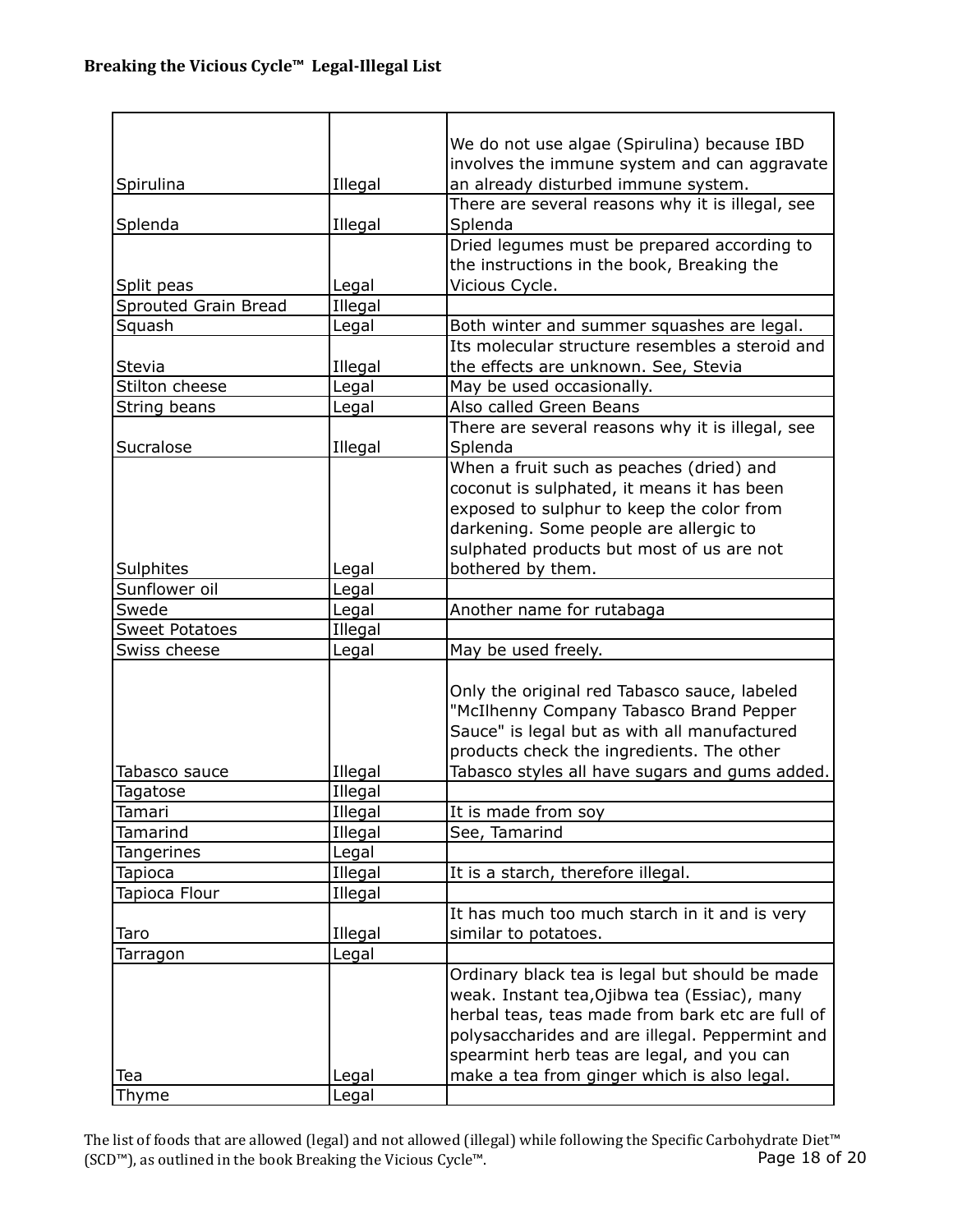## Breaking the Vicious Cycle<sup>™</sup> Legal-Illegal List

| Tofu                  | Illegal | It is made from soy                               |
|-----------------------|---------|---------------------------------------------------|
| Tofutti cheese        | Illegal |                                                   |
| tomato                | Legal   | Canned tomatoes are illegal.                      |
|                       |         | Should only have salt added. Also see Tomato      |
| Tomato juice (canned) | Legal   | Juice - canned                                    |
| Tomato paste (canned) | Illegal |                                                   |
| Tomato puree (canned) | Illegal |                                                   |
| Tomato sauce (canned) | Illegal |                                                   |
| Triticale             | Illegal |                                                   |
| Turbinado             | Illegal | It is liquid cane sugar, therefore it is illegal. |
|                       |         | In the most recent printing of BTVC (Ninth        |
|                       |         | Printing - May 2002), turnips were moved from     |
| Turnips               | Illegal | the 'allowed' list to the 'not allowed' list.     |
|                       |         | It has tomato paste listed as an ingredient.      |
|                       |         | Elaine has listed tomato paste as being illegal.  |
|                       |         | It is also made from concentrate and has added    |
| V8 Juice              | Illegal | sugar.                                            |
| Vanillin              | Legal   | But not in concentrated form see Vanillin         |
|                       |         | I believe that stearate is always a fat (stearic  |
|                       |         | acid) so vegetable stearate would be a fat from   |
| Vegetable stearate    | Legal   | some vegetable like coconut, etc. -- Elaine       |
|                       |         | Canned vegetables are not permitted; they         |
| Vegetables (canned)   | Illegal | must either be fresh or frozen.                   |
|                       |         | Red and white wine vinegar also white and         |
|                       |         | cider vinegars are allowed but check the label    |
|                       |         | for added illegals. Balsamic vinegar is not       |
|                       |         | allowed as it has added sugar. However you can    |
|                       |         | make your own legal balsamic vinegar              |
| Vinegar               | Legal   | substitute see scdrecipe                          |
| Vodka                 | Legal   | Only have it occasionally.                        |
| Walnut oil            | Legal   | Doesn't withstand heat very well                  |
|                       |         | Nuts sold in mixtures are not allowed, as most    |
|                       |         | are roasted with a starch coating. Nuts should    |
|                       |         | only be used as nut flour, in recipes, until      |
| Walnuts               | Legal   | diarrhea has subsided.                            |
|                       |         | As long as it is in its natural state and hasn't  |
| Wasabi                | Legal   | had fillers added by a manufacturer               |
|                       |         | Nuts sold in salted mixtures should be avoided--  |
| Water chestnuts       | Illegal | most have been roasted with a starch coating.     |
| Watercress            | Legal   |                                                   |
| Watermelon            | Legal   |                                                   |
| Wheat                 | Illegal |                                                   |
| Wheat germ            | Illegal |                                                   |
| whisky                | Legal   | Only have it occasionally.                        |
|                       |         | Very dry wine is legal. See, Wines for more       |
| Wine                  | Legal   | information on dry wines.                         |
| Xanthum Gum           | Illegal |                                                   |

The list of foods that are allowed (legal) and not allowed (illegal) while following the Specific Carbohydrate Diet™ (SCD™), as outlined in the book Breaking the Vicious Cycle™. Page 19 of 20 (SCD™), as outlined in the book Breaking the Vicious Cycle™.